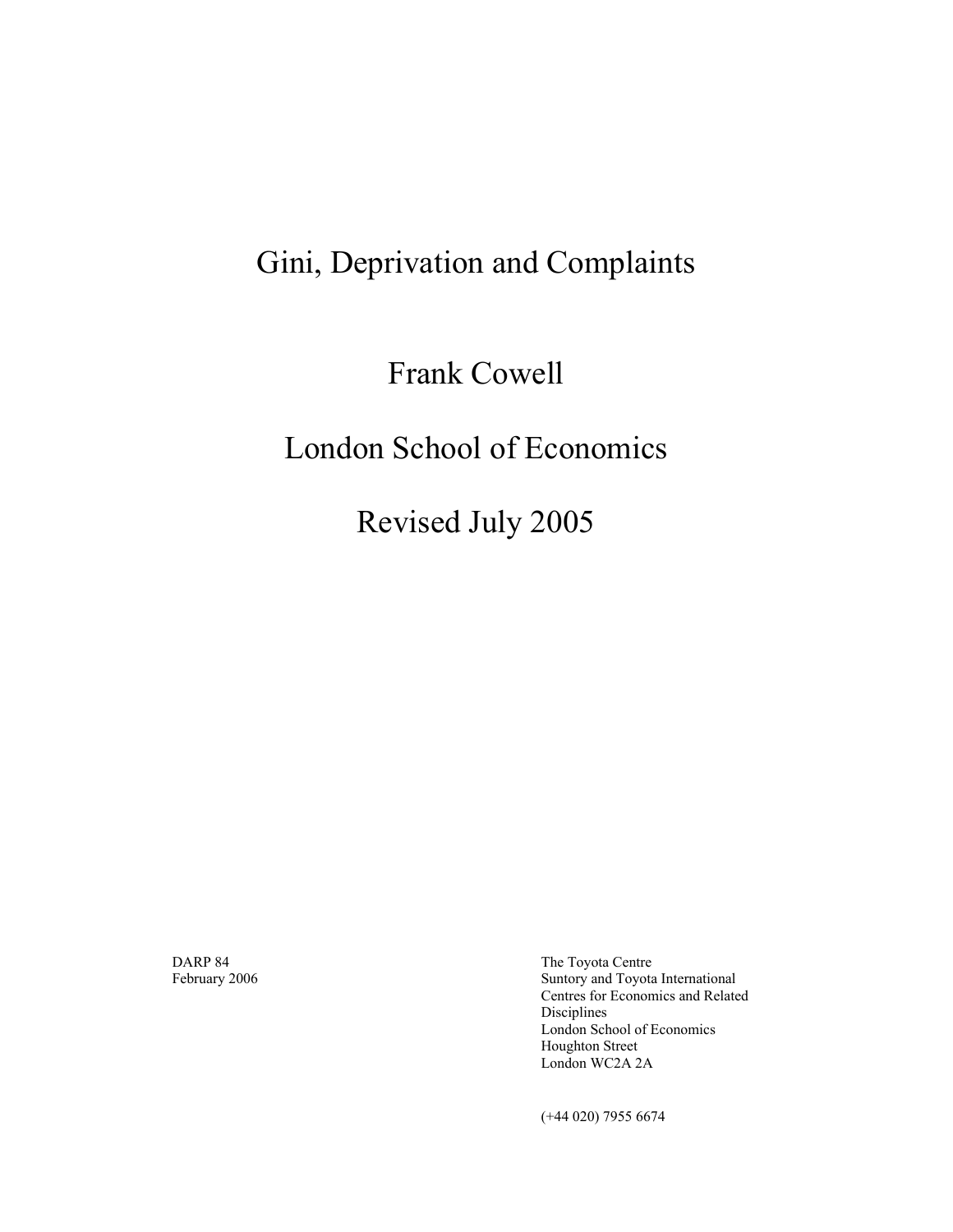#### **Abstract**

Recent insights from the philosopher Larry Temkin have suggested a new basis for the measurement of income inequality, founded on the notion of individual complaints. about income distribution. Under certain specifications of the relationship between complaints and personal incomes it can be shown that a concept similar to the concept of deprivation then emerges. In turn deprivation is related to the Gini index and to poverty. The paper examines the relationships between the Gini index and Lorenz orderings on the one hand and deprivation, poverty and complaints on the other hand.

Prepared for the 2005 International Conference In Memory Of Two Social Scientists: C. Gini And M. O. Lorenz, Siena, Certosa di Pontignano 23-26 May, 2005

| Keywords:               | Inequality, deprivation, complaints, Lorenz ordering.                                                 |
|-------------------------|-------------------------------------------------------------------------------------------------------|
| JEL Classification: D63 |                                                                                                       |
|                         | Correspondence to: F. A. Cowell, STICERD, LSE, Houghton St, London<br>WC2A 2AE. (f.cowell@lse.ac.uk). |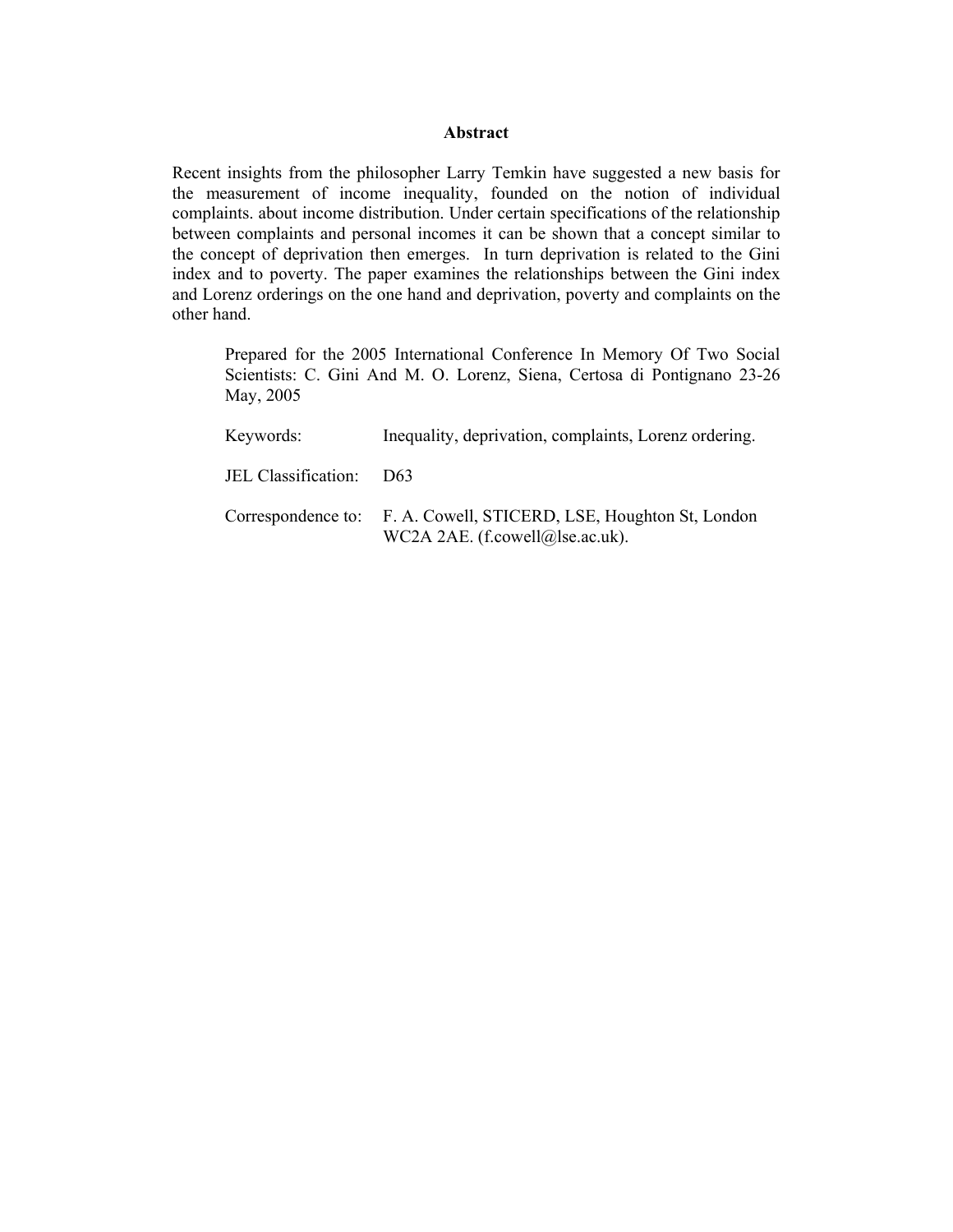## **Distributional Analysis Research Programme**

The Distributional Analysis Research Programme was established in 1993 with funding from the Economic and Social Research Council. It is located within the Suntory and Toyota International Centres for Economics and Related Disciplines (STICERD) at the London School of Economics and Political Science. The programme is directed by Frank Cowell. The Discussion Paper series is available free of charge. To subscribe to the DARP paper series, or for further information on the work of the Programme, please contact our Research Secretary, Leila Alberici on:

Telephone: UK+20 7955 6674 Fax: UK+20 7955 6951 Email: l.alberici@lse.ac.uk Web site: http://sticerd.lse.ac.uk/DARP

© Author: Frank A. Cowell

All rights reserved. Short sections of text, not to exceed two paragraphs, may be quoted without explicit permission provided that full credit, including © notice, is given to the source.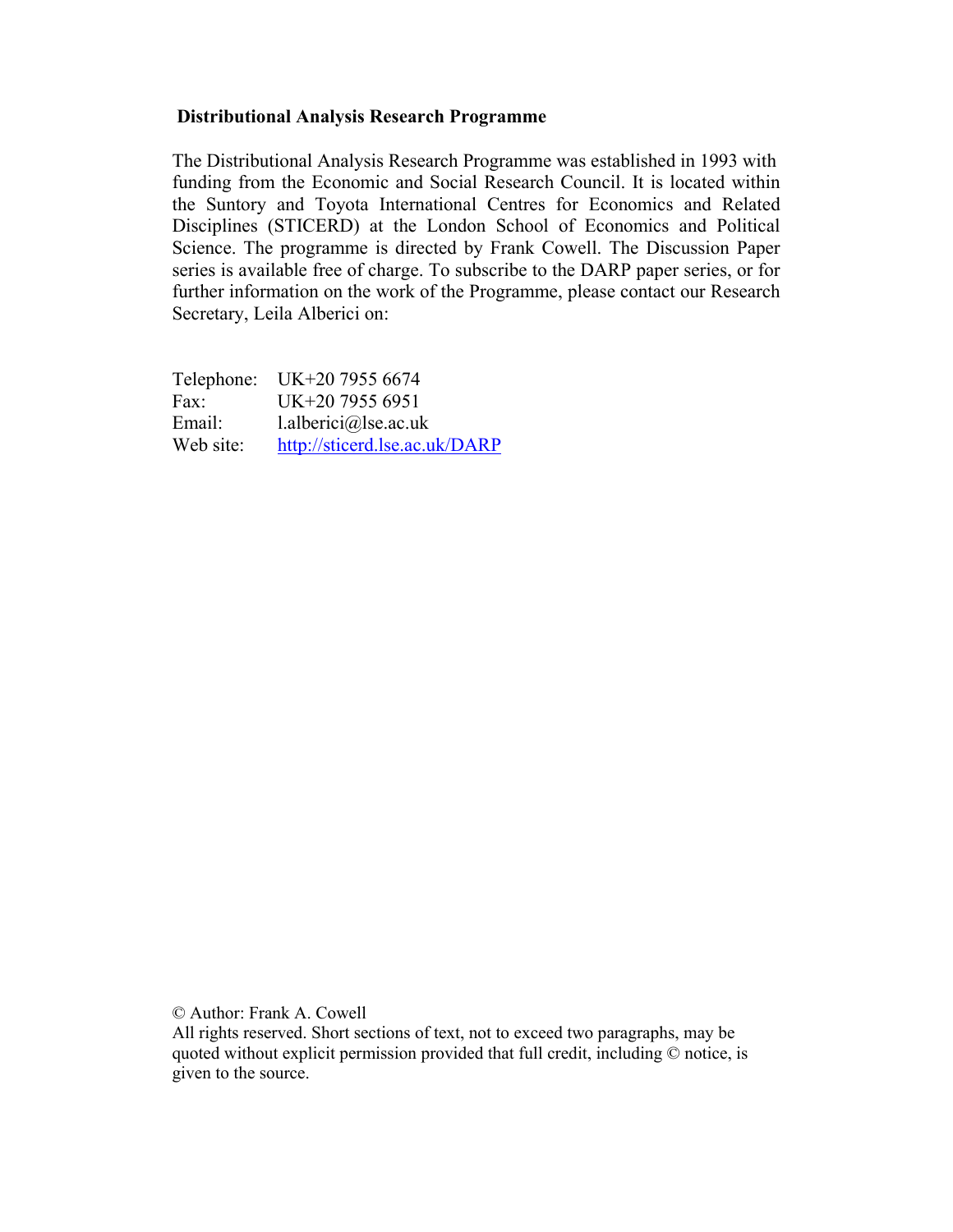# 1 Introduction

The early contributions of Gini and Lorenz have shaped the way the whole subject of the income-distribution analysis has developed (Gini 1912, Lorenz 1905). Yet, over the last three or four decades, the Gini-Lorenz insights have been largely reinterpreted using the welfare-based approaches pioneered by Atkinson (1970) and Kolm (1969) taking their cue from the early work by Dalton (1920). This explicitly welfarist approach to the analysis of income distribution has influenced the development of research methodology and practical policy tools.

However, it is clear that a welfarist approach may not be necessary or even desirable: some have difficulty with issues such as the type of social consensus that supposedly underpins a social-welfare function; others may feel that coherent statements can be made about inequality comparisons without any reference to welfare. So alternative approaches to the subject have used analogies with information theory or on an explicit axiomatisation of inequality that does not use the device of the social-welfare function.<sup>1</sup>

More recent work has attempted to reconsider the fundamental nature of income inequality and to examine the meaning of particular concepts in distributional analysis that lie outside the territory familiar social-welfare analysis and information theory. Typically these focus on income differences rather than on individual income levels. The purpose of this paper is to draw together results from a number of these recent contributions, to show the relationships between them and related work on deprivation and poverty, and to discuss the relationship with the original insights by Gini and Lorenz.

# 2 The setting

Let us begin by setting out a simplified framework of analysis for discussing the interconnected topics that form the theme of this paper. For present purposes it is convenient to work with a fixed, finite population of economic agents who are identical in every respect other than income. The analysis can be extended to other empirically relevant cases by, for example, adjusting income using an equivalence scale and reweighting family units accordingly. Also, for many of the measures, we could easily use a more general distribution-function approach to present the results.

<sup>1</sup>See for example Theil (1967) on information theory, Bourguignon (1979), Cowell (1980), Shorrocks (1980) on axiomatic approaches.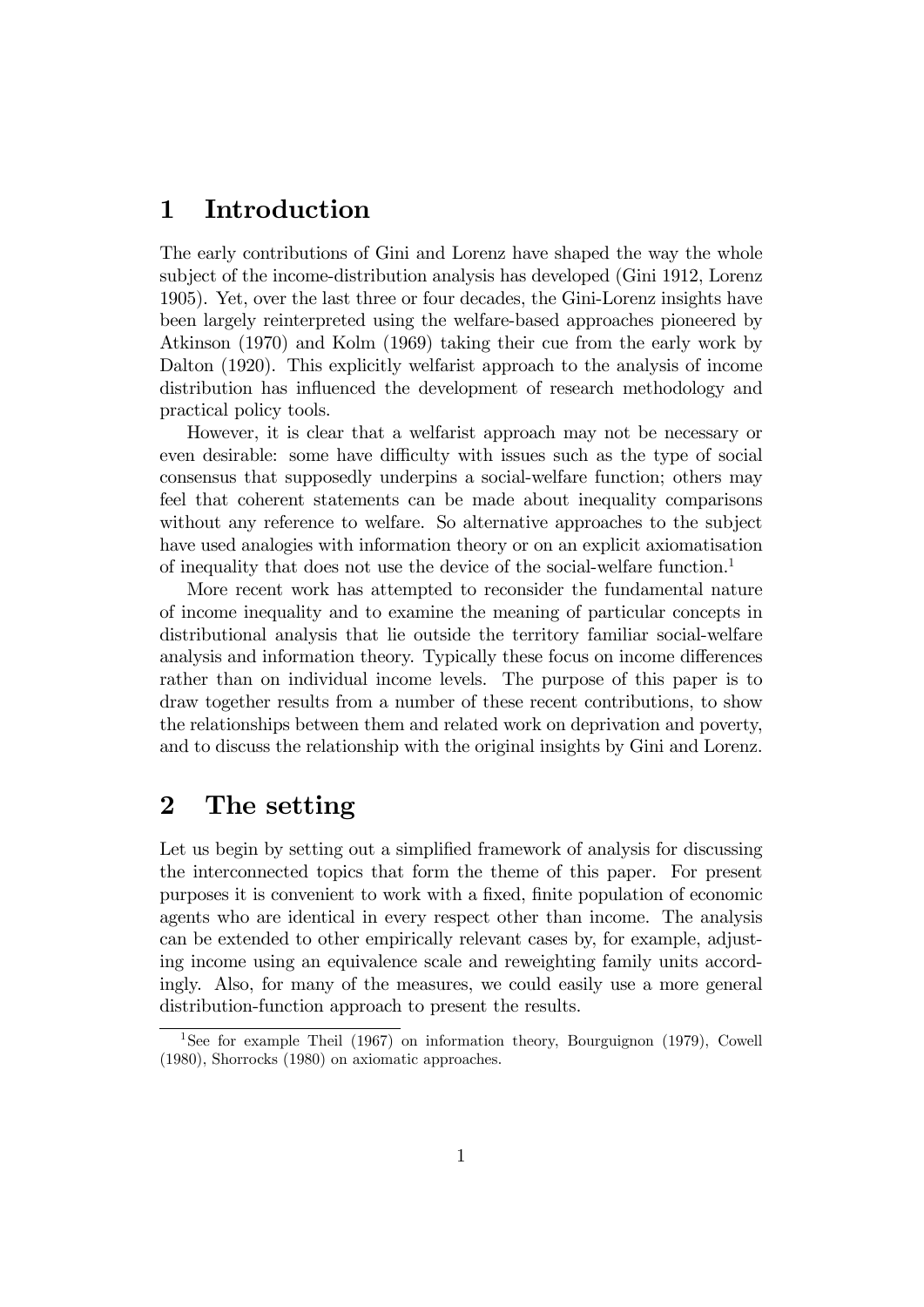## 2.1 Population and income

Consider a given population of individuals

$$
N := \{1, ..., n\}.
$$

For each individual  $i$  there is an exogenously determined quantity to be known as "income,"  $x_i$ .

The income distribution in the population is given by an  $n$ -vector

$$
\mathbf{x} := (x_1, x_2, \ldots, x_n).
$$

Let R denote the set of real numbers and let  $\Omega_n^*$  be the set of ordered *n*vectors:

$$
\Omega_n^* := \{ \mathbf{x} : \mathbf{x} \in \mathbb{R}^n, \ x_1 \le x_2 \le \dots \le x_n \} \tag{1}
$$

We may consider **x** to be taken from a connected subset  $\mathbb{D}$  of  $\Omega_n^*$ : one possibility is that  $\mathbb D$  is the set of non-negative (ordered) *n*-vectors. This would be appropriate if "income" is to be defined in a way that automatically rules out negative numbers; for example if "income" were in reality expenditure then it would be natural to assume  $x_i \geq 0$ . Some approaches choose to focus on a concept of individual welfare or utility which may, perhaps, be taken as a simple transform of individual income, in which case all that is required is a reinterpretation of  $\mathbb{D}^2$ . Given the precise specification of  $\mathbb{D}$  one can then, for example, represent inequality, poverty and other indices as functions from D to R.

The methodology broadly consists in setting out a fairly parsimonious set of axioms that characterise the essential tools of distributional analysis. These tools can be summarised as:

- Evaluation functions. Perhaps the best known example of such a function is the Gini coefficient itself. This is one representative of a wide class that includes social-welfare functions, poverty measures and inequality measures.
- Ranking criteria. The prime example here is obviously the set of second-order ranking criteria associated with the Lorenz curve.

<sup>&</sup>lt;sup>2</sup>However, this is not an innocuous assumption. Individual utility may well be a function of other people's incomes or utilities as well, in which case the relationship between simple properties of oredrergins and welfare properties may no longer hold  $-$  see Amiel and Cowell (1994).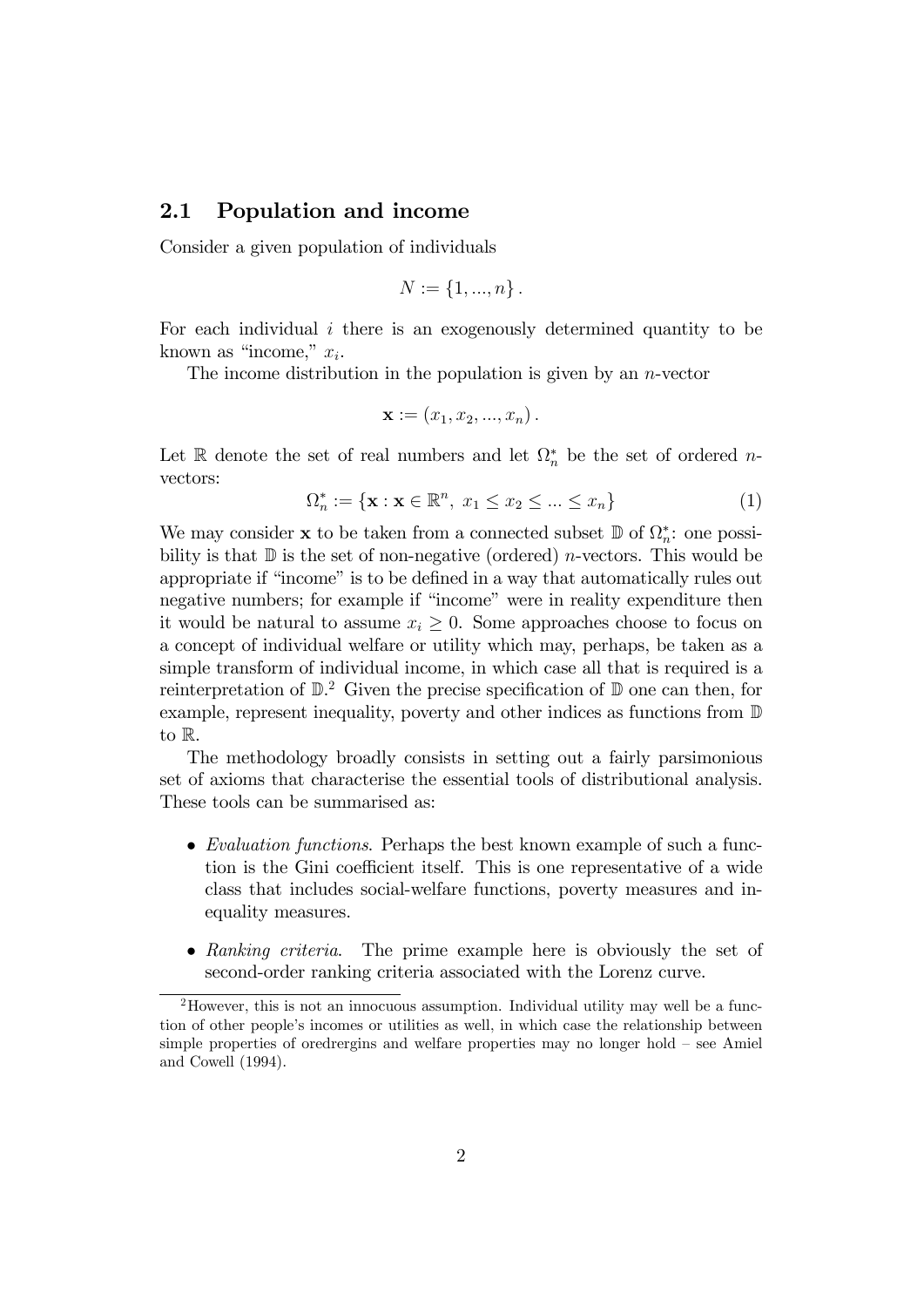More specifically the idea is to find, for any specific problem in distributional analysis, a set of axioms that appropriately capture the principles that have an intuitive or ethical appeal for the problem in question and then to show that this specific set of axioms is necessary and sufficient for a particular evaluation function or ranking criterion to satisfy the stated principles.

## 2.2 The axiomatic approach

It might seem that the axiomatic approach is somewhat arbitrary. However, one of the arguments of this paper is that there is a commonality of axioms across a number of topics that yield important insights on the connections between various principles of distributional analysis.

To begin with there are a few basic axioms that are frequently invoked to define the structure of evaluation functions and rankings. They are used so frequently that it makes sense to state a version of them here, before we have examined any of the specific distributional issues.

Let  $\Phi$  be some evaluation function used for comparing income distributions, let  $\delta$ ,  $\lambda$  be scalars and  $\mathbf{1} \in \mathbb{R}^n$  denote the vector  $(1, 1, ..., 1)$ .

Axiom 1 (Continuity)  $\Phi$  is a continuous function  $\mathbb{D} \to \mathbb{R}$ .

Axiom 2 (Linear homogeneity) For all  $x \in \mathbb{D}$ ,  $\lambda > 0$ 

$$
\Phi\left(\lambda\mathbf{x}\right) = \lambda\Phi\left(\mathbf{x}\right)
$$

Axiom 3 (Translation invariance) For all  $x, x + \delta 1 \in \mathbb{D}$ 

$$
\Phi\left(\mathbf{x}+\delta\mathbf{1}\right)=\Phi\left(\mathbf{x}\right)
$$

Axioms 1 to 3 can readily be adapted to the characterisation of ranking criteria rather than evaluation functions. These axioms, or modifications of them, endow the evaluation function  $\Phi$  with a structure that turns out to be very useful for building a variety of tools for distributional analysis. Consider the use of these in characterising a familiar inequality index. The absolute Gini coefficient

$$
I_{\text{AG}}\left(\mathbf{x}\right) := \frac{1}{n^2} \sum_{i=1}^{n} \sum_{j=i+1}^{n} \left[x_j - x_i\right] \tag{2}
$$

has contours as illustrated in Figure 1. The triangular area is the simplex with the centroid  $\mathbf{1} = (1, 1, 1)$  at which there is perfect equality. Let point  $\mathbf{x}^*$ be some arbitrary income distribution; by Axiom 1, along any path from  $x^*$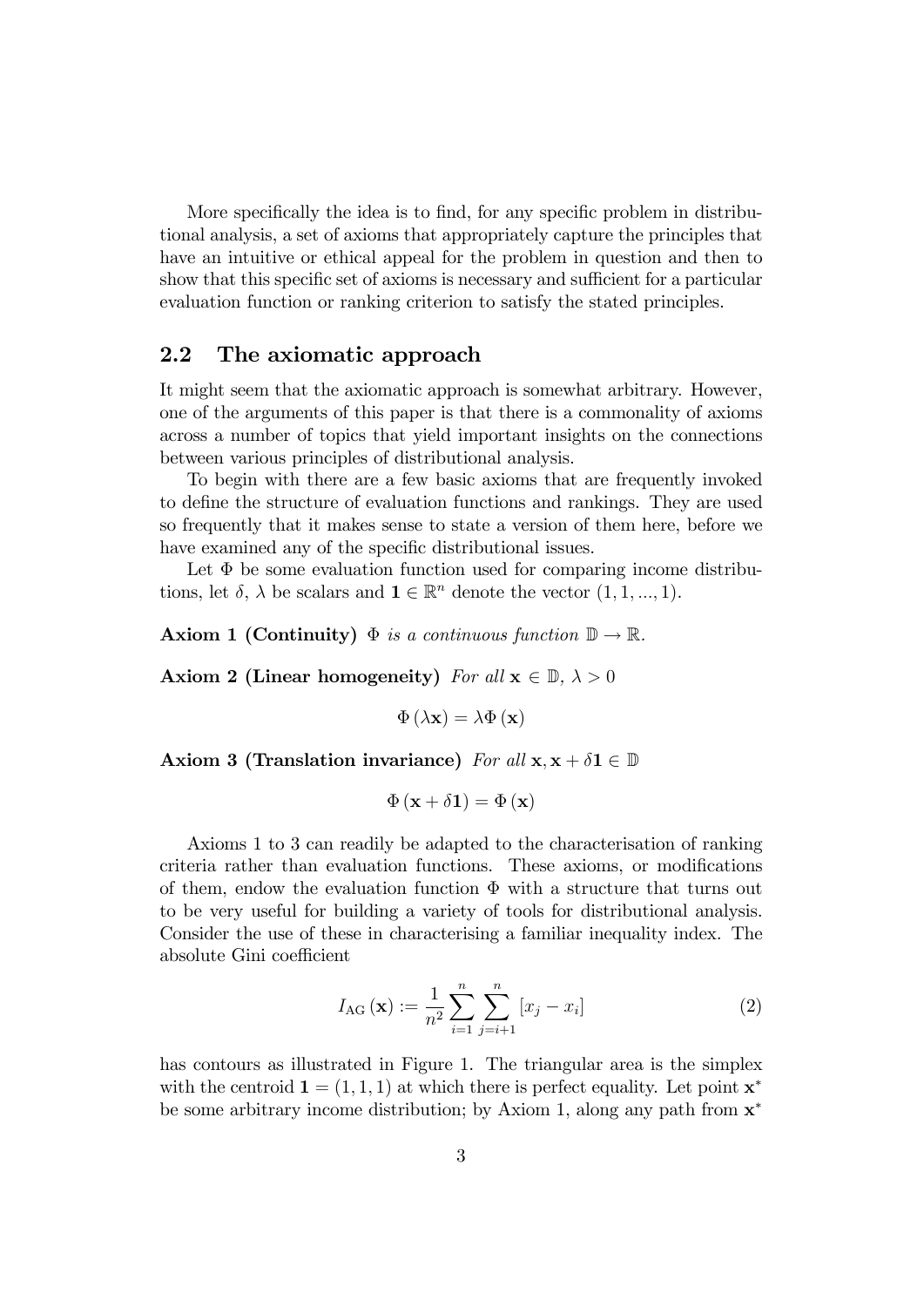to 1 inequality continuously (but not necessarily monotonically) approaches the value of perfect equality, conventionally normalised at 0; a point  $\mathbf{x}^{\lambda}$  lying along the ray through  $\mathbf{x}^*$  such that  $\mathbf{x}^{\lambda} = \lambda \mathbf{x}^*$  will represent a distribution with inequality  $\lambda I_{\text{AG}} (\mathbf{x}^*)$  (Axiom 2); a point lying along a line through  $\mathbf{x}^*$  parallel to the ray through 1 represents a distribution with the same inequality as  $x^*$ (Axiom 3).



Figure 1: Contour map for the Gini,  $n = 3$ 

What about ethical criteria such as the transfer principle? There are two approaches that have been adopted in the literature. The first is to build such a requirement in as an explicit principle for  $\Phi$ . The second, and perhaps more satisfactory, is to allow it emerge from the axiomatic structure: here the idea is to allow the structural axioms and other essential properties to characterise a general class of functions to which  $\Phi$  belongs and then to consider the members of this class that may satisfy the particular ethical principle.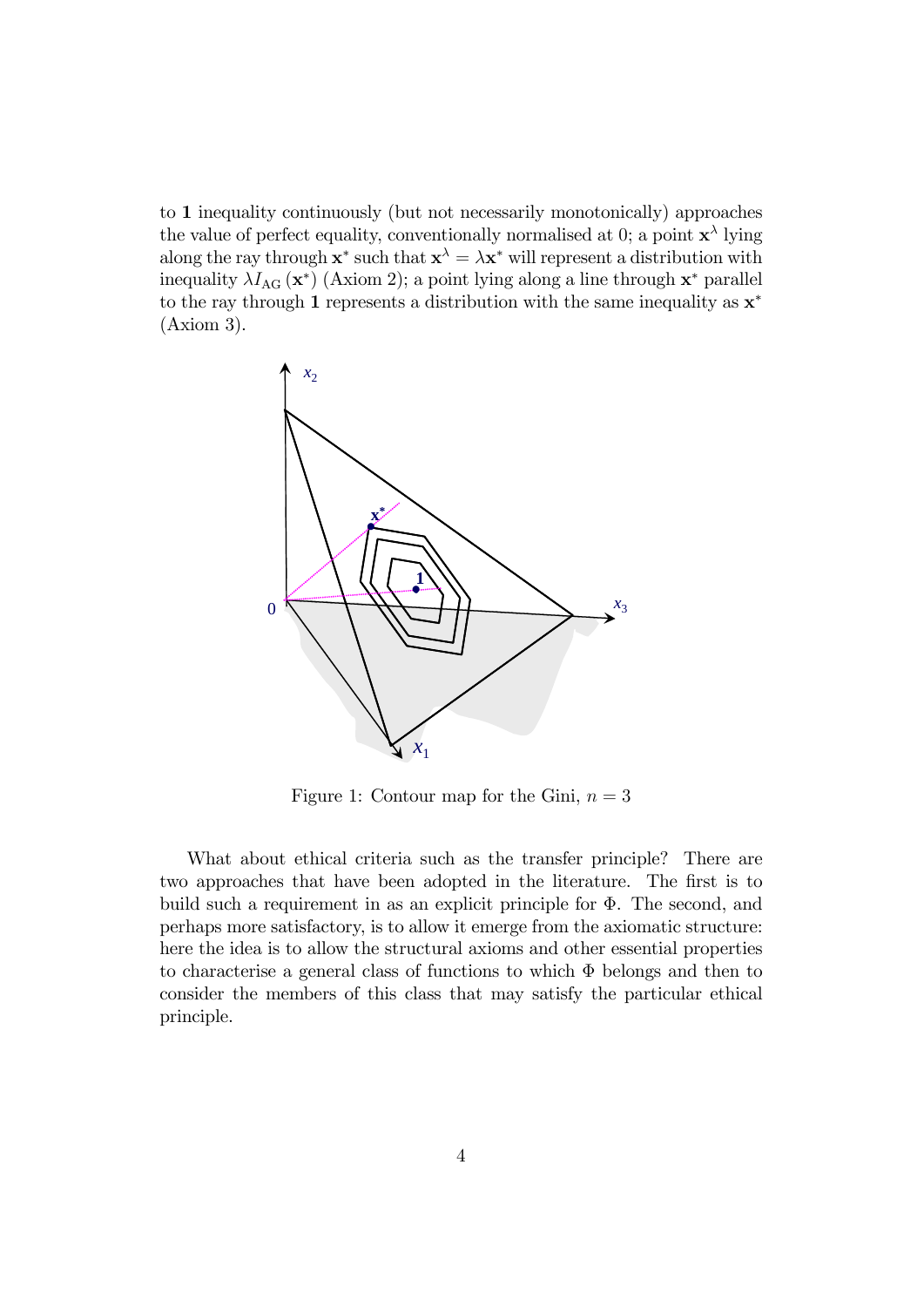# 3 Deprivation

Income differences lie at the heart of the Gini approach to inequality. They are also central to the concept of "relative deprivation" that has its origins in sociology (Runciman 1966). In the economics context the concept of deprivation can be seen as emerging naturally from the relationship between inequality measures and social-welfare functions. There are also intuitive and formal connections between deprivation and poverty analysis; in fact deprivation is structurally similar to the problem poverty measurement which we will briefly consider first.

### 3.1 Poverty

Sen's approach to poverty (Sen 1976, 1979) makes the connection between poverty and deprivation explicit. His approach also assists the present discussion by making clear two key components of the problem: the identification of the poor and the aggregation of information about the poor. The aggregation of information can be into a single poverty index (an example of an evaluation function) or into a poverty ranking.

The question of income can be considered to lie outside the scope of the present discussion although in any application the distinction between, say, total family income and consumption expenditure may be crucial for the identification of issue. Here income is just the quantity  $x$  used in section 2.

#### 3.1.1 Identification and the reference point

The definition of a poverty line is a particularly convenient device because it automatically defines a reference point. Given a specific poverty line  $z \in \mathbb{R}_+$ we can introduce the concept of the *poverty gap* for any person  $i$ 

$$
g_i(\mathbf{x}, z) = \begin{cases} z - x_i & \text{if } x_i \le z \\ 0 & \text{otherwise.} \end{cases}
$$
 (3)

The poverty gap concept plays a central rôle in Sen's approach and is also at the heart of the Foster et al. (1984) analysis that developed the family of poverty indices (evaluation functions) given by

$$
\frac{1}{n}\sum_{i=1}^{n}\left[\frac{g_i\left(\mathbf{x},z\right)}{z}\right]^{\alpha} \tag{4}
$$

where  $\alpha$  is a sensitivity index.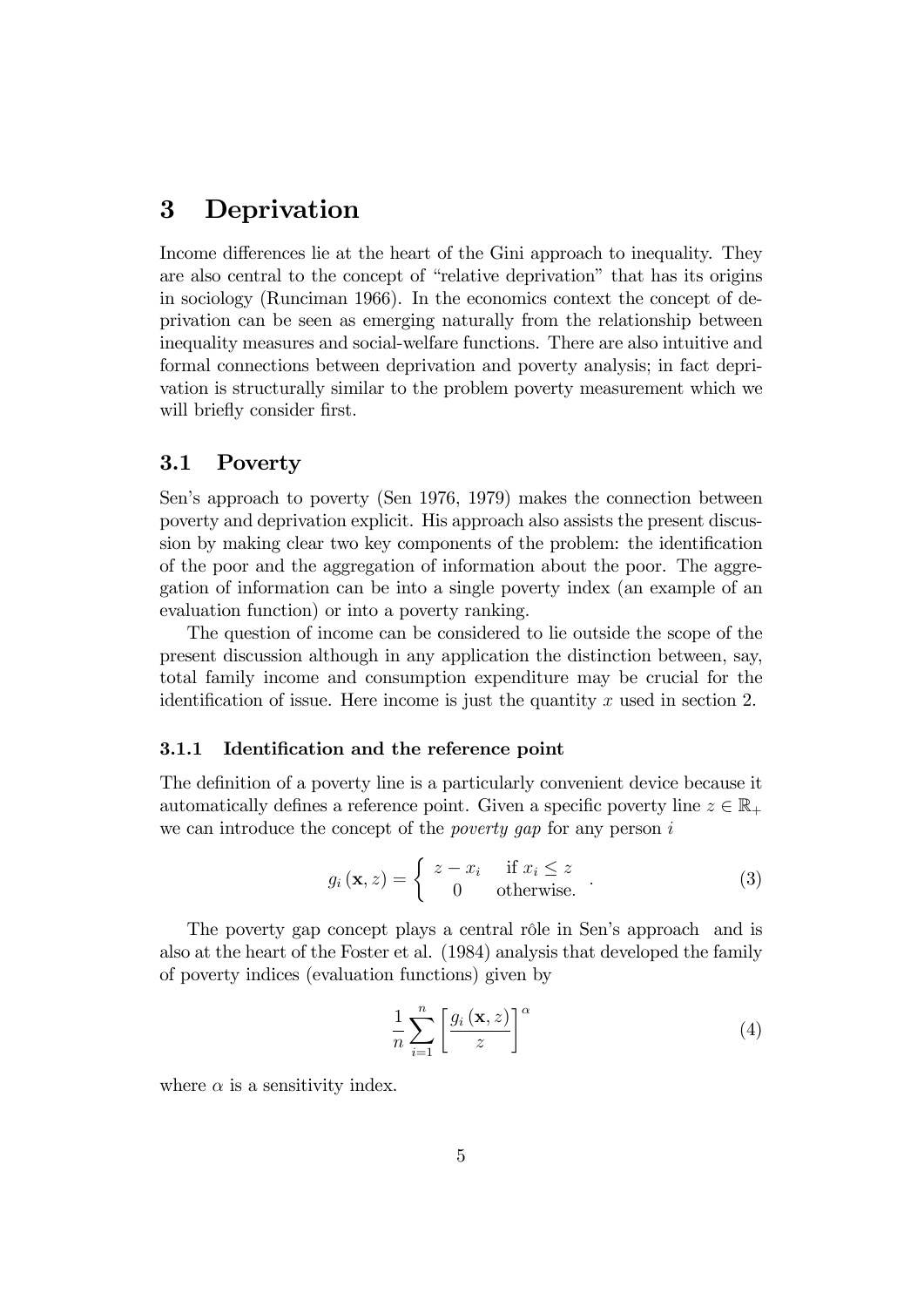Let us define the cumulative poverty gap as

$$
G_{i}(\mathbf{x}, z) := \frac{1}{n} \sum_{j=1}^{i} g_{j}(\mathbf{x}, z), \ i = 1, 2, ..., n
$$
 (5)

This then yields a key concept used for the purposes of ranking  $-$  the TIP curve (Jenkins and Lambert 1997) or poverty profile (Shorrocks 1998). This curve is formed by joining the points  $\left(\frac{i}{n}\right)$  $\frac{i}{n}$ ,  $G_i(\mathbf{x}, z)$  and must be increasing and concave.

#### 3.1.2 Axiomatic approach

The seminal paper by Sen (1976) was remarkable for its introduction of the Gini coefficient into the analysis of poverty. It is clear that this emerges from the specific assumptions that Sen introduced about the nature of poverty including an explicit introduction of an assumption that the weight to be placed on the gap  $q_i(\mathbf{x}, z)$  in the aggregation process is to be proportional to i itself  $\overline{\phantom{a}}$ -i.e. proportional to is position in the income distribution.

However, an alternative approach to the axiomatisation of poverty has been provided by Ebert and Moyes (2002). The approach effectively examines the structure of rankings on  $n + 1$  incomes – the n incomes of the agents  $(x_1, x_2, ..., x_n)$  plus the poverty line z. They use Axioms 1 and 3 but replace Axiom 2 with scale invariance so that

$$
P\left(\lambda \mathbf{x}, \lambda z\right) = P\left(\mathbf{x}, z\right) \tag{6}
$$

where  $P$  is the ordinal function representing the poverty ranking. In addition the following axioms are required where, for convenience we define  $p$  as the number of of people who are poor:

$$
p(\mathbf{x}, z) := \#\{i : x_i \leq z\}
$$

**Axiom 4 (Focus)** For  $\mathbf{x} \in \mathbb{D}$  and  $x_i > z$  P is constant in  $x_i$ .

**Axiom 5 (Monotonicity)** For  $\mathbf{x} \in \mathbb{D}$  and  $x_i \leq z$  P is strictly decreasing  $in x_i$ .

Axiom 6 (Independence) Let x,  $y \in \mathbb{D}$  be such that  $P(x, z) = P(y, z)$ , and  $x_j = y_j$  for all  $j \leq p(\mathbf{x}, z)$ . Then, for any  $i \leq p(\mathbf{x}, z)$ , and any  $x^{\circ}$  such that  $x_{i-1} \leq x^{\circ} \leq x_{i+1}$ 

$$
P(x_1, x_2, \ldots, x_{i-1}, x^\circ, x_{i+1}, \ldots, x_n, z) = P(y_1, y_2, \ldots, y_{i-1}, x^\circ, y_{i+1}, \ldots, y_n, z)
$$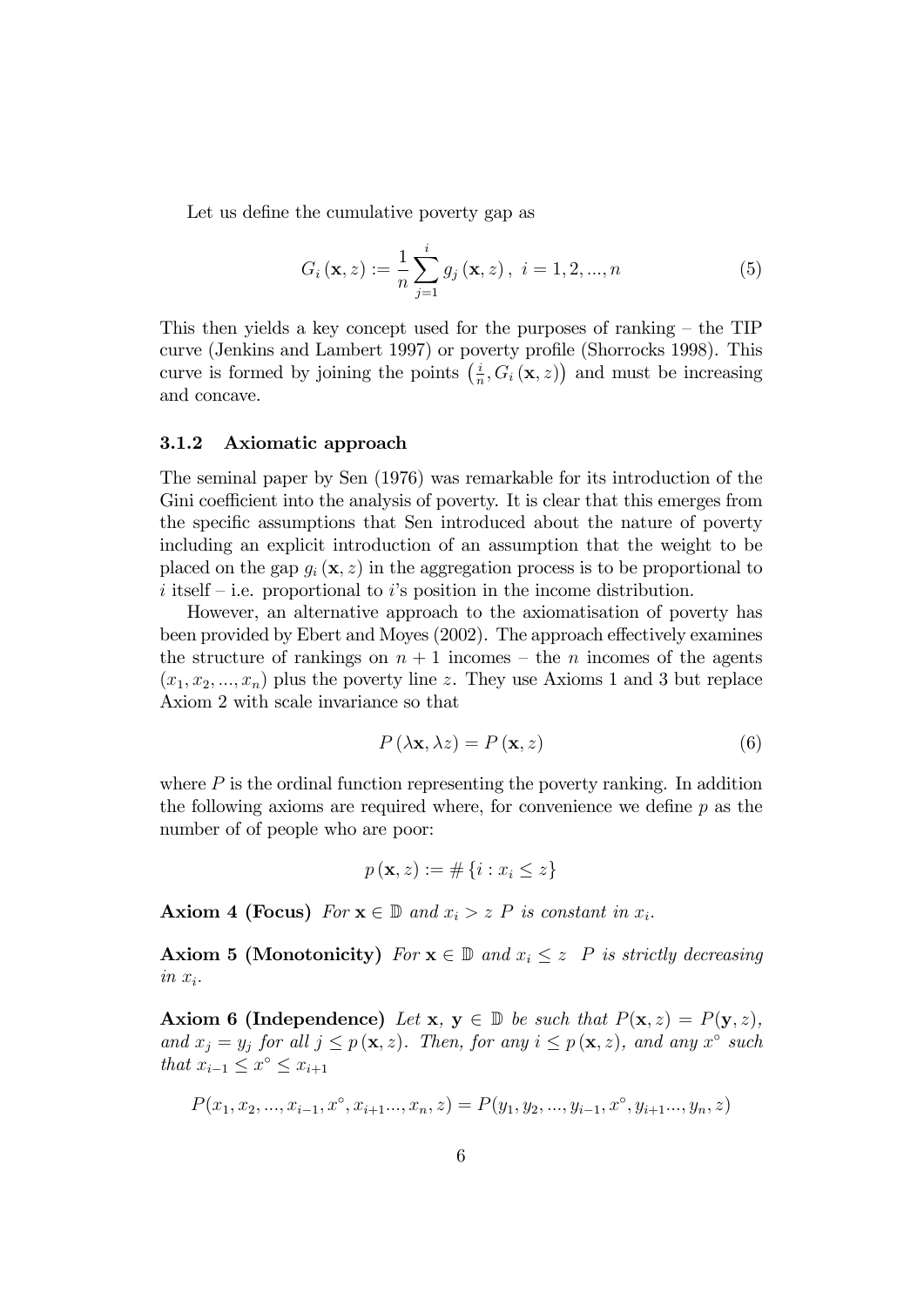Then, Ebert and Moyes (2002) show the following:

**Theorem 1** Given Axioms 1, 3, 4-6, and the scale-invariance property  $(6)$ the function P representing the poverty ranking must satisfy

$$
\varphi\left(\frac{1}{n}\sum_{i=1}^{n}\left[\frac{g_i\left(\mathbf{x},z\right)}{z}\right]^{\alpha},z\right)
$$
\n(7)

or

$$
\varphi\left(\frac{1}{n}\sum_{i=1}^{n}g_{i}\left(\mathbf{x},z\right)^{\alpha},z\right)
$$
\n(8)

where  $\alpha > 0$  and  $\varphi$  is continuous and increasing in its first argument.

Clearly (7) is just a transformation of the Foster et al. (1984) index (4), while  $(8)$  is an "absolute" counterpart of the "relative" index  $(4)$ .<sup>3</sup>

## 3.2 Individual deprivation

The elements of a theory of individual deprivation are essentially the definition of income, the reference group, and an evaluation method. Again the definition of income can be set aside, for the same reasons as in section 3.1. The specification of the reference group can be based on intuition, on theories from the social sciences, or on an explicit axiomatisation.

#### 3.2.1 The Yitzhaki approach

The key insight for our purposes was provided by Yitzhaki (1979). With hindsight this can be seen as a natural extension of one aspect of the Sen approach to the structure of poverty. Yitzhaki originally specified his individual deprivation measure using a fairly general formulation. If  $x$  is an individual's income and  $F$  is the distribution function for the economy in question then, assuming that individuals are alike in all respects other than income, the deprivation felt by someone with income  $x$  is

$$
d(x) := \int_{x}^{\infty} \left[1 - F(y)\right] dy \tag{9}
$$

Expression (9) is equivalent to

$$
d\left(x\right) = \int_{x}^{\infty} \left[y - x\right] \, dF(y) \tag{10}
$$

<sup>&</sup>lt;sup>3</sup>The terms "absolute" and "relative" index are in quotes because both  $(7)$  and  $(8)$ satisfy both scale and translation invariance in transformations of  $(\mathbf{x}, z)$ .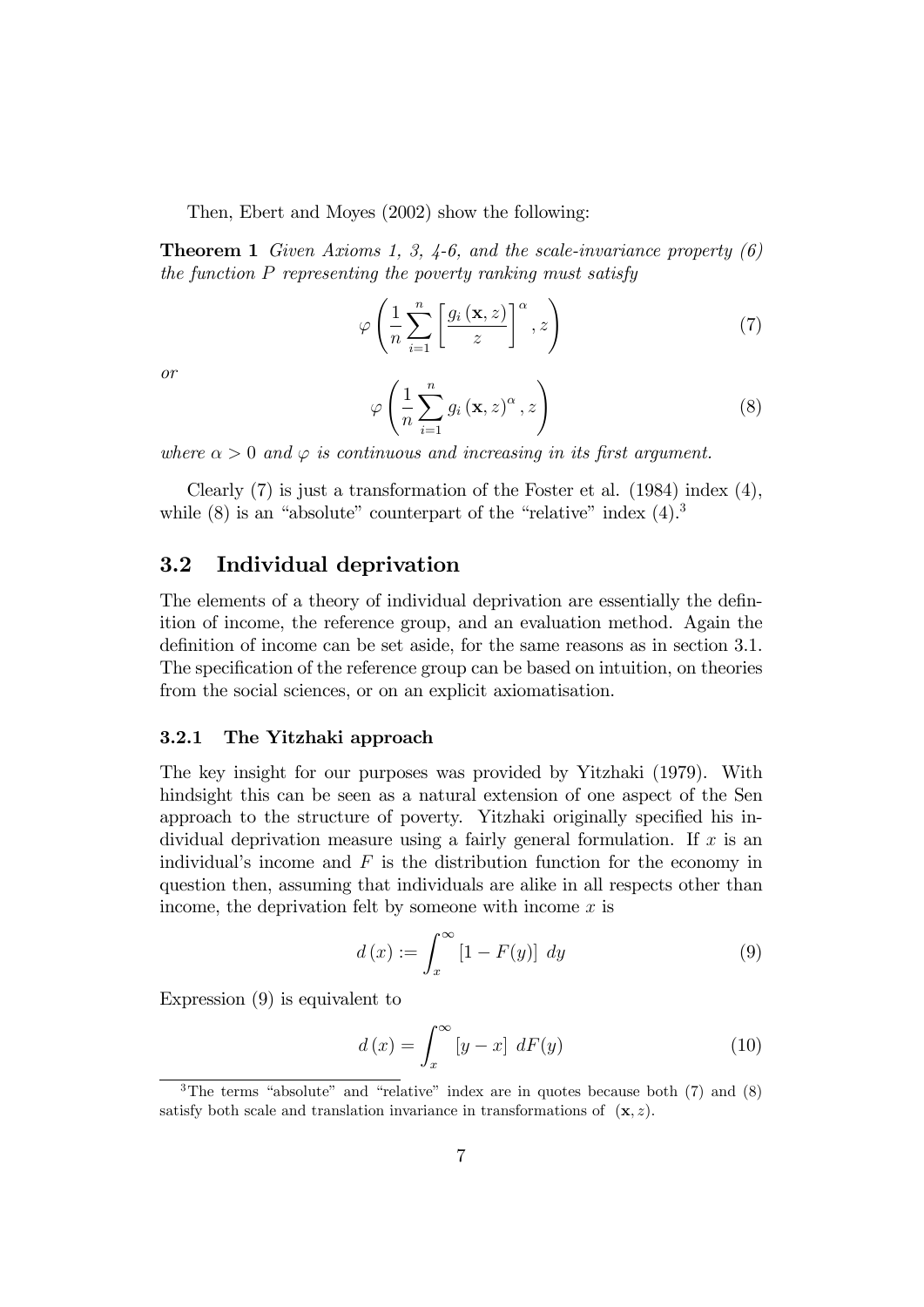In terms of the present notation, for a finite population  $(10)$  can be expressed as follows. Given the income distribution represented by the vector  $x$ , the deprivation experienced by individual i is

$$
d_i(\mathbf{x}) = \frac{1}{n} \sum_{j=i+1}^{n} [x_j - x_i]
$$
 (11)

Furthermore, define the conditional mean

$$
\mu_i(\mathbf{x}) := \frac{1}{n-i} \sum_{j=i+1}^n x_j;
$$
\n(12)

where we note in passing that the conventional mean is given by  $\mu_0(\mathbf{x})$ . Then (11) can be written equivalently as

$$
d_i(\mathbf{x}) = \frac{n-i}{n} \left[ \mu_i(\mathbf{x}) - x_i \right] \tag{13}
$$

The individual deprivation index  $d_i(\mathbf{x})$  is evidently the counterpart to the "gap" concept  $(3)$  used in poverty analysis.

#### 3.2.2 An axiomatic approach

However, the deprivation problem differs from the poverty in one important respect. The poverty line can be taken as exogenous information defining the poverty problem, but there is no counterpart to that in the deprivation problem. The poverty gap  $g_i(\mathbf{x}, z)$  from this definition and scarcely needs axiomatisation  $-$  although in the Ebert and Moyes (2002) formulation it follows immediately from Axiom 3. In the case of deprivation one either has to assume (13) arbitrarily or Önd an appropriate method of axiomatising it.

Nevertheless a suitable axiomatisation of  $g_i(\cdot)$  can be found using some of the same structure as for the characterisation of poverty. Clearly the crucial component of the problem is the definition of a reference group.

Ebert and Moyes (2000) provide an axiomatisation of individual deprivation whereby the index is to be defined for all logically possible reference groups for a given N. As an alternative Bossert and D'Ambrosio  $(2004)$  axiomatise the Yitzhaki index using an approach that differs from Ebert and Moyes (2000) in the way the reference group of an individual is to be represented. Although it is otherwise similar to Ebert and Moyes (2000), some of the other axioms in have to be modified or replaced as a result of this alternative way of characterising the reference group.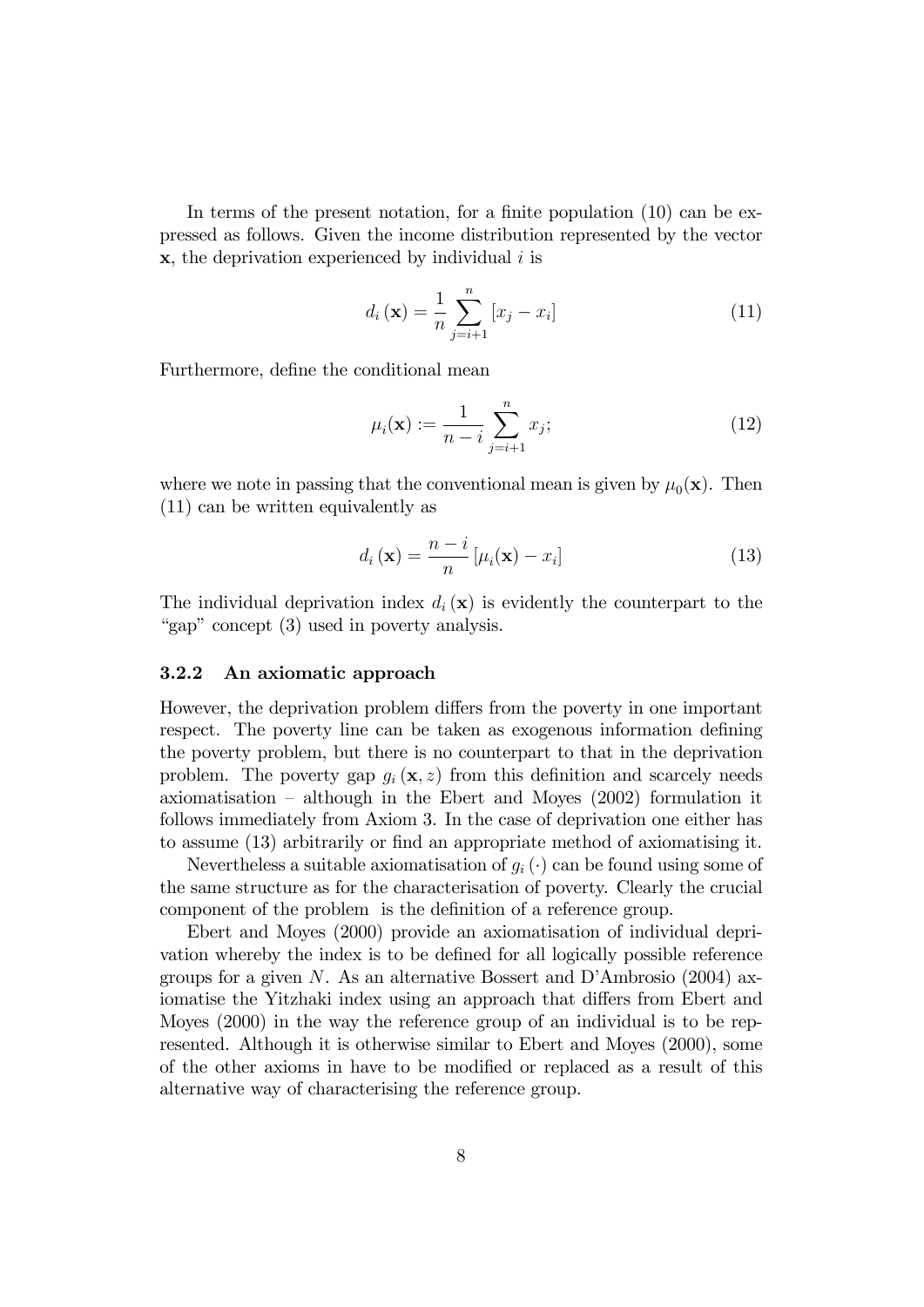In the Bossert and D'Ambrosio (2004) approach the reference group for individual  $i$  is the "better-than" set

$$
B_i(\mathbf{x}) = \{ j \in N : x_j > x_i \}
$$

**Axiom 7 (Focus)** For all  $x, y \in \mathbb{D}$  such that  $B_i(x) = B_i(y)$  and  $x_j = y_j$ for all  $j \in B_i(\mathbf{x})$  and  $x_i = y_i$  then

$$
d_i\left(\mathbf{x}\right) = d_i\left(\mathbf{y}\right)
$$

**Axiom 8 (Normalisation)** For all  $x \in \mathbb{D}$ , and  $j \neq i$  such that  $x_j = 1$  and  $x_i = 0, i \neq j$ 

$$
d_i\left(\mathbf{x}\right) = \frac{1}{n}
$$

**Axiom 9 (Additive decomposition)** For all  $x \in \mathbb{D}$ , let  $B^1$ ,  $B^2$  be any two mutually exclusive and exhaustive subsets of  $B_i(\mathbf{x})$  and define vectors  $x^1$  and  $x^2$  such that

$$
x_j^t = \begin{cases} x_i & \text{if } i \in B^t \\ x_j & \text{otherwise} \end{cases}, t = 1, 2.
$$

Then

$$
d_i\left(\mathbf{x}\right) = d_i\left(\mathbf{x}^1\right) + d_i\left(\mathbf{x}^2\right).
$$

Then Bossert and D'Ambrosio (2004) show:

**Theorem 2** Axioms 7 to 9, along with Axioms 2, 3 for the case  $\Phi = d_i$ , give

$$
d_i(\mathbf{x}) = \frac{1}{n} \sum_{j \in B_i(\mathbf{x})} [x_j - x_i]
$$

The above expression is clearly the Yitzhaki index of individual deprivation (11) again.

## 3.3 Aggregate deprivation

Now consider the required elements for an approach to a concept of aggregate deprivation: clearly we need the definition of individual deprivation and an aggregation method.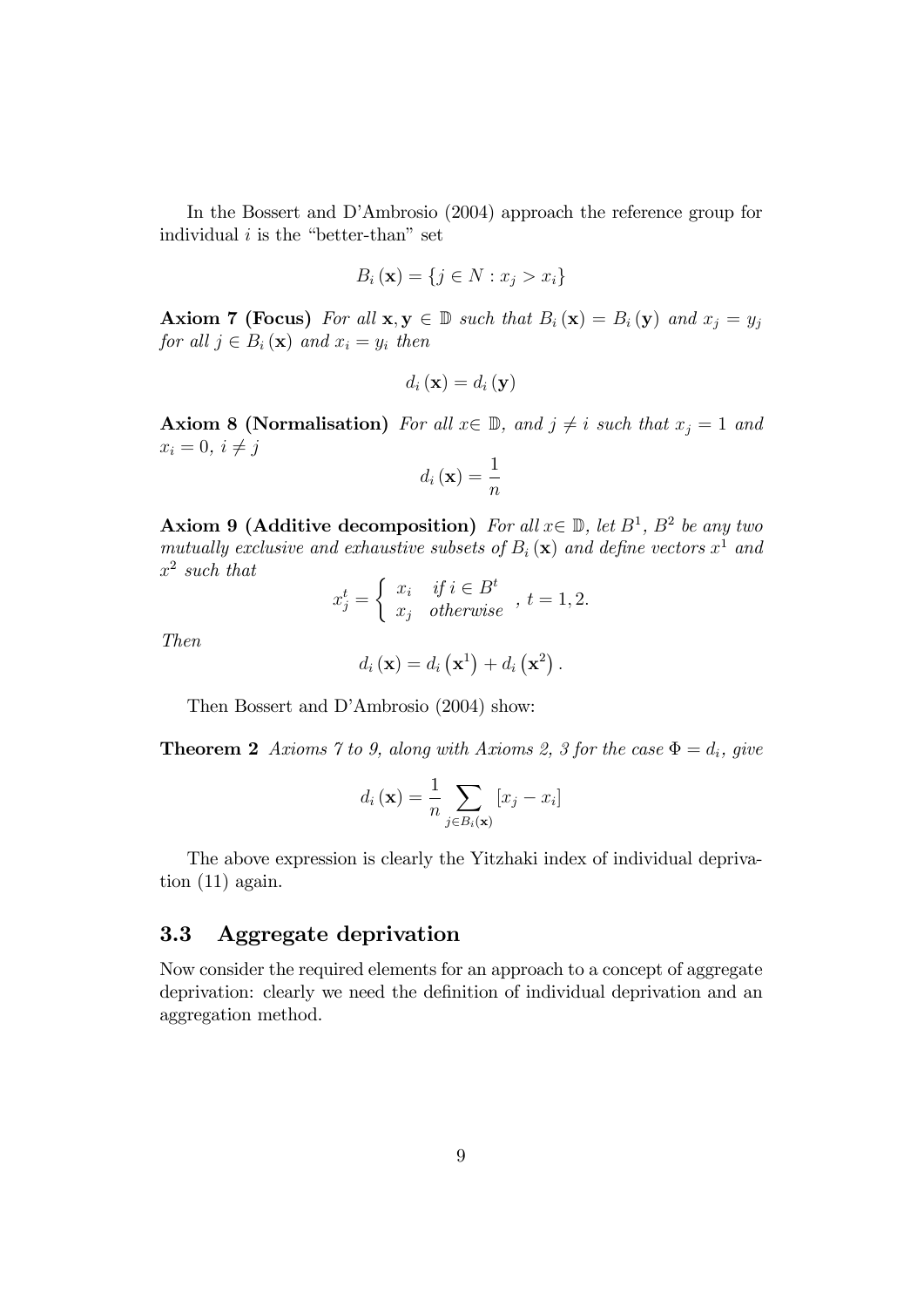#### 3.3.1 A standard approach

Perhaps the most obvious way to derive a measure of aggregate deprivation from the individual deprivation measures is just to add them up. Using the Yitzhaki notation, suppose the deprivation experienced by a person with income x is measured by (9) or (10). Writing  $\mu(F)$  for the mean of the distribution given by the distribution function  $F$ , expressions (9) or 10) can also be written as

$$
\mu(F) - x + xq - C(F; q) \tag{14}
$$

where

$$
q = F(x)
$$

and C is the income-cumulation function

$$
C(F;q) := \int_0^q x(t)dt.
$$

Integrating  $(14)$  over the distribution F we get

$$
= -\int_0^1 C(F;q)dq + \int_0^\infty x \int_0^x dF(y)dF(x);
$$

then the aggregated value of deprivation for the distribution  $F$  is

$$
\mu(F) - 2\int_0^1 C(F;q)dq \tag{15}
$$

which is the absolute Gini. In terms of the notation of section 2 we would have the simplified form of aggregate deprivation given by

$$
\frac{1}{n}\sum_{i=1}^{n}d_i(\mathbf{x})
$$
\n(16)

which, on rearrangement, gives (2).

The form (15) shows the close relationship between this interpretation of deprivation and generalised-Lorenz rankings (Hey and Lambert 1980). Finally, note that (16) is an absolute index (because of translation invariance); we can obviously convert it into a relative index by dividing by the mean, in which case one gets the conventional Gini coefficient, which exhibits scale invariance and will decrease under uniform additions to all incomes.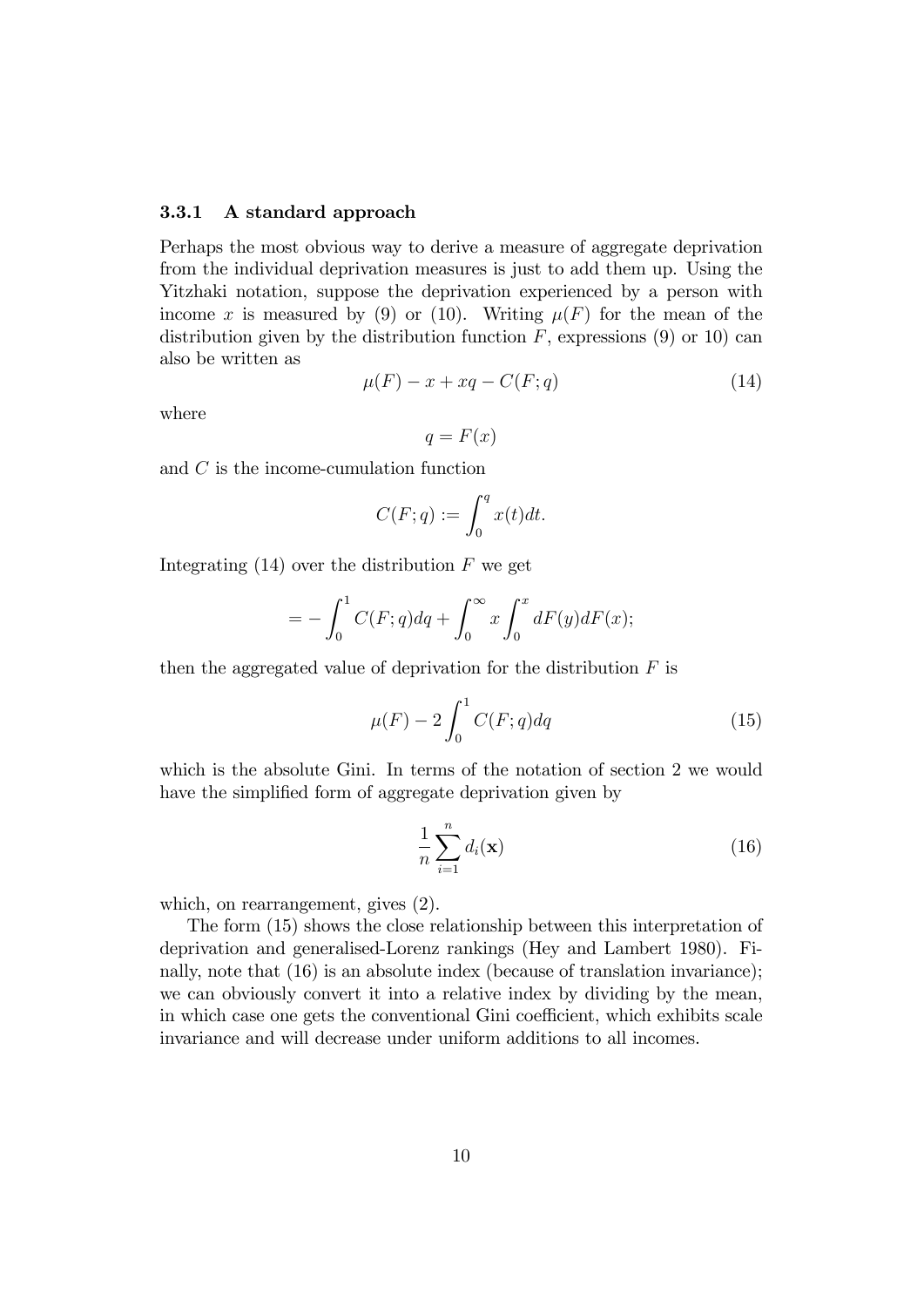#### 3.3.2 Extensions

However, it may be worth considering alternative forms of aggregation of individual deprivation. In a manner similar to the Foster et al. (1984) aggregation of poverty gaps, the deprivation index suggested by Chakravarty and Chakraborty (1984) and developed further in Chakravarty and Mukherjee (1999b) aggregates individual deprivation as follows:

$$
\left[\frac{1}{n}\sum_{i=1}^{n}w_{i}d_{i}(\mathbf{x})^{\varepsilon}\right]^{\frac{1}{\varepsilon}}
$$
\n(17)

where  $d_i(\mathbf{x})$  is given by (13),  $w_i$  is the weight  $\left[1-i/n\right]^{1-\varepsilon}$  and  $\varepsilon \geq 1$  is a sensitivity parameter. A similar relative concept for aggregate deprivation has been suggested by Chakravarty and Mukherjee (1999a):<sup>4</sup>

$$
1 - \left[\frac{1}{n}\sum_{i=1}^{n} \left[1 - \frac{d_i(\mathbf{x})}{\mu_0(\mathbf{x})}\right]^{\varepsilon}\right]^{\frac{1}{\varepsilon}}
$$
(18)

where  $\mu_0(\mathbf{x})$  is the mean for the whole distribution.<sup>5</sup>

#### 3.3.3 Relationship with Gini

The rôle of the Gini coefficient in characterising deprivation has become familiar in the literature. The fact that individuals' rank is incorporated into

$$
\frac{1}{n}\sum_{i=1}^{n}\frac{d_{i}\left(\mathbf{x}\right)}{\mu_{0}(\mathbf{x})}w_{i}\left(v\right)
$$

where the weights are given by

$$
w_i(v) := v[v-1] \left[1 - \frac{i}{n}\right]^{v-2}
$$

<sup>4</sup>DíAmbrosio and Frick (2004) take the concept a stage further. They examine the relationship between (a) relative deprivation/satisfaction, i.e. the gaps between the individual's income and the incomes of all individuals richer/poorer than him and (b) selfreported level of satisfaction with income and life.

<sup>&</sup>lt;sup>5</sup>The approach is similar to the paper by Duclos and Grégoire  $(2002)$  who use the so-called  $S$ -Gini coefficient in the specification of a class of poverty indices that combine normative concerns for absolute and relative deprivation. Their indices are distinguished by a parameter that captures the ethical sensitivity of poverty measurement to "exclusion" or "relative-deprivation" aversion. The connection with the Chakravarty approaches can be seen if one writes the S-Gini as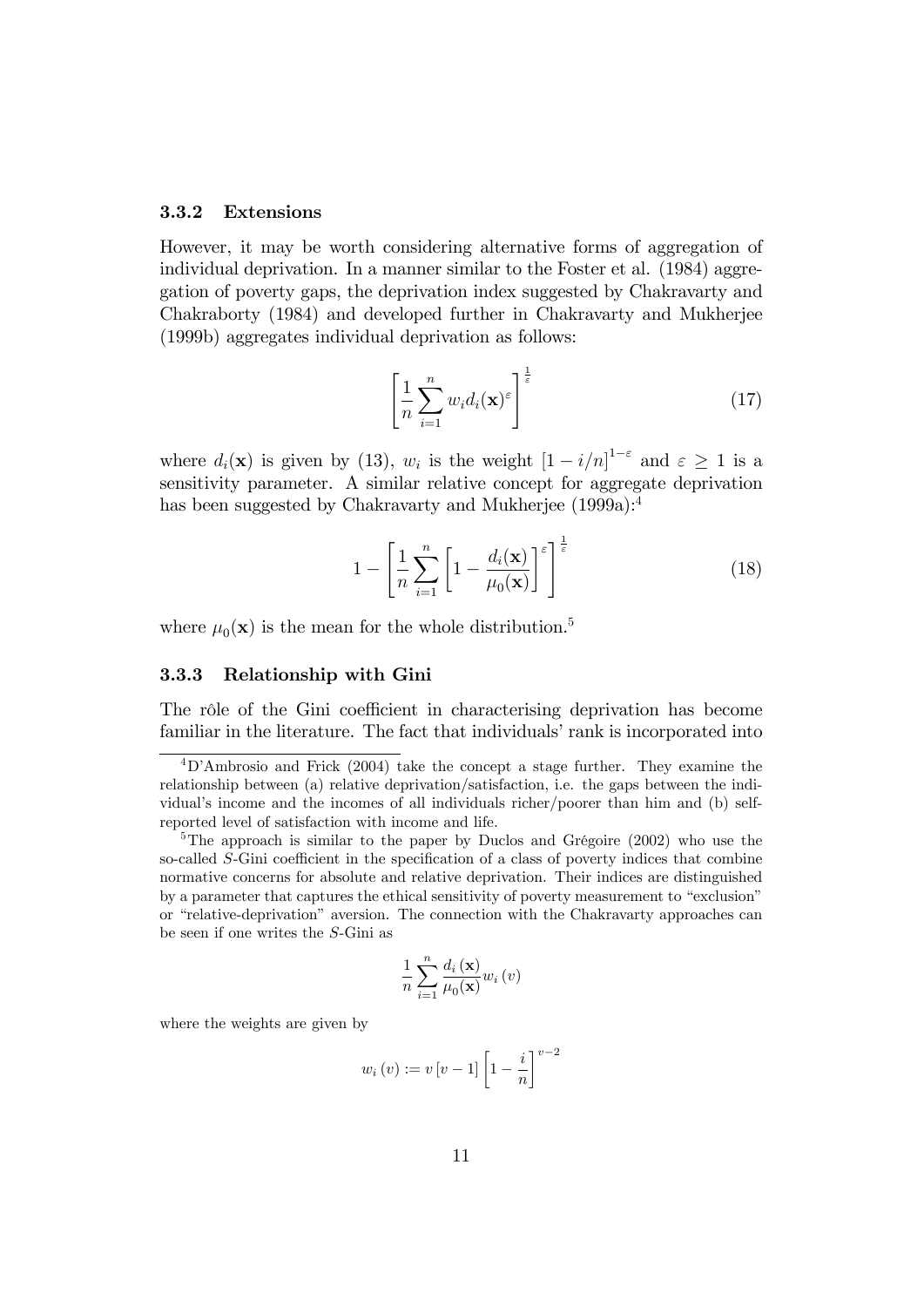its definition can be seen as a natural interpretation of social disadvantage.<sup>6</sup> However, a further lesson from the deprivation literature is the fundamental importance of differences – a concept that underlies all the approaches<sup>7</sup> and is also central to the Gini coefficient and the various types of generalised Gini coefficients. Furthermore the comparison between the poverty and relative deprivation approaches clearly draws attention to the concept of reference group and reference income, a point that is essential in the argument of Section 4.

# 4 Complaints and income distribution

The philosopher Larry Temkin introduced an alternative way of perceiving the income distribution in terms of inequality (Temkin 1986, 1993). Once again the rôle of income differences is central to the argument and it is interesting to see how this alternative approach relates to the Gini-Lorenz approach and to the analysis of deprivation considered in section 3.

# 4.1 The nature of complaints

#### 4.1.1 Individual complaints

The fundamental concept required for the Temkin approach is that of an individual agent's complaint. Like the concept of deprivation examined in Section 3.2 the Temkin concept of complaint can be naturally expressed in terms of income differences. But what differences?<sup>8</sup>

<sup>&</sup>lt;sup>6</sup>For other developments of the basic deprivation concept and its welfare interpretation see Berrebi and Silber (1985, 1989), Chakravarty (1998), Chakravarty and Mukherjee (1998), Stark and Yitzhaki (1988), Yitzhaki (1979, 1980, 1982).

<sup>7</sup>Podder (1996).provides an alternative approach to aggregate deprivation that does not appear to use the basic structural axioms in that he examines utility comparisons not income differences. However, we can see this as the basic idea applied to a utility transformation of income. The main idea is preserved if one just redefines  $\mathbb D$  in terms of the space of utilities. Likewise in Chakravarty and Moyes (2003) deprivation is formulated in terms of utility rather than just in terms of income and they use this to examine the incidence of taxation on the amount of deprivation felt in the society.

<sup>8</sup>Note that the complaint is not the same as the (dis)utility of deprivation, as in Podder (1996) or Chakravarty and Moyes (2003). Rather, the complaint exists as an independent entity:

ìTo say that the best-o§ have nothing to complain about is in no way to impugn their moral sensibilities. They may be just as concerned about the inequality in their world as anyone else. Nor is it to deny that, insofar as one is concerned about inequality, one might have a complaint about them being as well off as they are. It is only to recognize that, since they are at least as well off as every other member of their world, they have nothing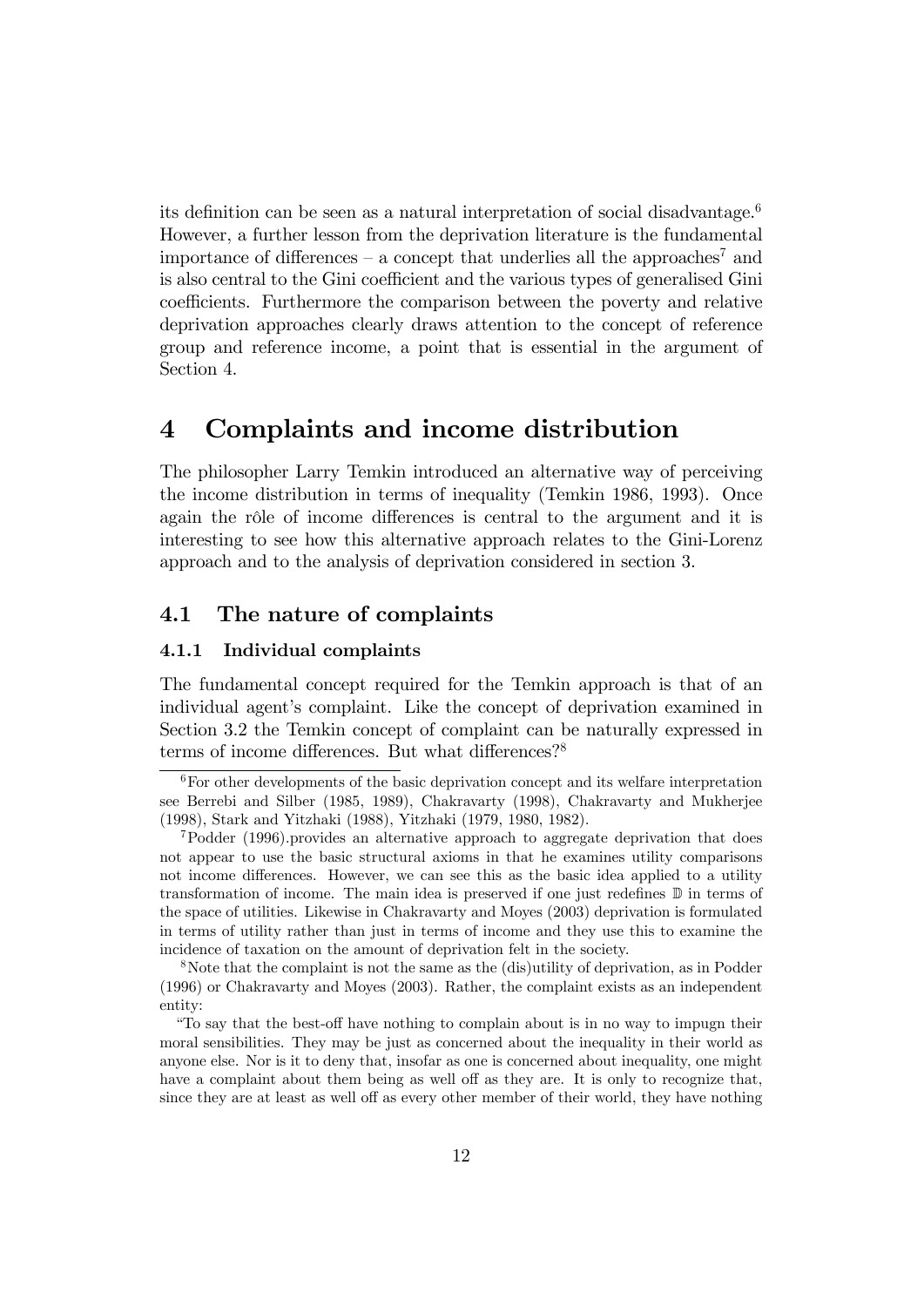The answer to this again depends on the concept of the reference group. Temkin identifies three, each associated with a specific reference income level

- Best-off person
- $\bullet$  All those better off
- The average

We will examine the way each of these relates to the standard approaches to inequality measurement and to the notions of deprivation discussed earlier.

#### 4.1.2 Aggregate complaint

Temkin (1993) suggested two approaches, simple summation  $-$  as we did for the basic deprivation index  $\sim$  or a weighted aggregation. We leave this question open until we have considered the individual interpretations of "complaint."

# 4.2 Best-off Person (BOP)

## 4.2.1 Axiomatic structure

Here individual  $\ell$ 's complaint given the income distribution  $\bf{x}$  is specified by the difference between  $i$ 's income and that of the richest person:

$$
k_i(\mathbf{x}) := x_n - x_i. \tag{19}
$$

Of course there may be more than one richest person; so it is useful to define  $r(\mathbf{x})$  as the lowest value of  $j \in N$  such that  $x_i = x_n$ .

We can make the Temkin idea of complaint-based inequality specific by characterisng the shape of a family of inequality measures, using the approach of Cowell and Ebert (2004). Suppose the BOP-complaint version of the Temkin inequality index is an evaluation function T. Then Cowell and Ebert  $(2004)$  use the basic structural axioms given in section 2.2 (with  $\Phi$  replaced by  $T$ ) plus these:

**Axiom 10 (Monotonicity)** For  $\mathbf{x} \in \mathbb{D}$  and  $i < r(\mathbf{x})$  T is strictly decreasing in  $x_i$ .

to complain about. Similarly, to say that the worst-off have a complaint is not to claim that they will in fact complain (they may not). It is only to recognize that it is a bad thing (unjust or unfair) for them to be worse off than the other members of their world through no fault of their own" – (Temkin 1986, p.102).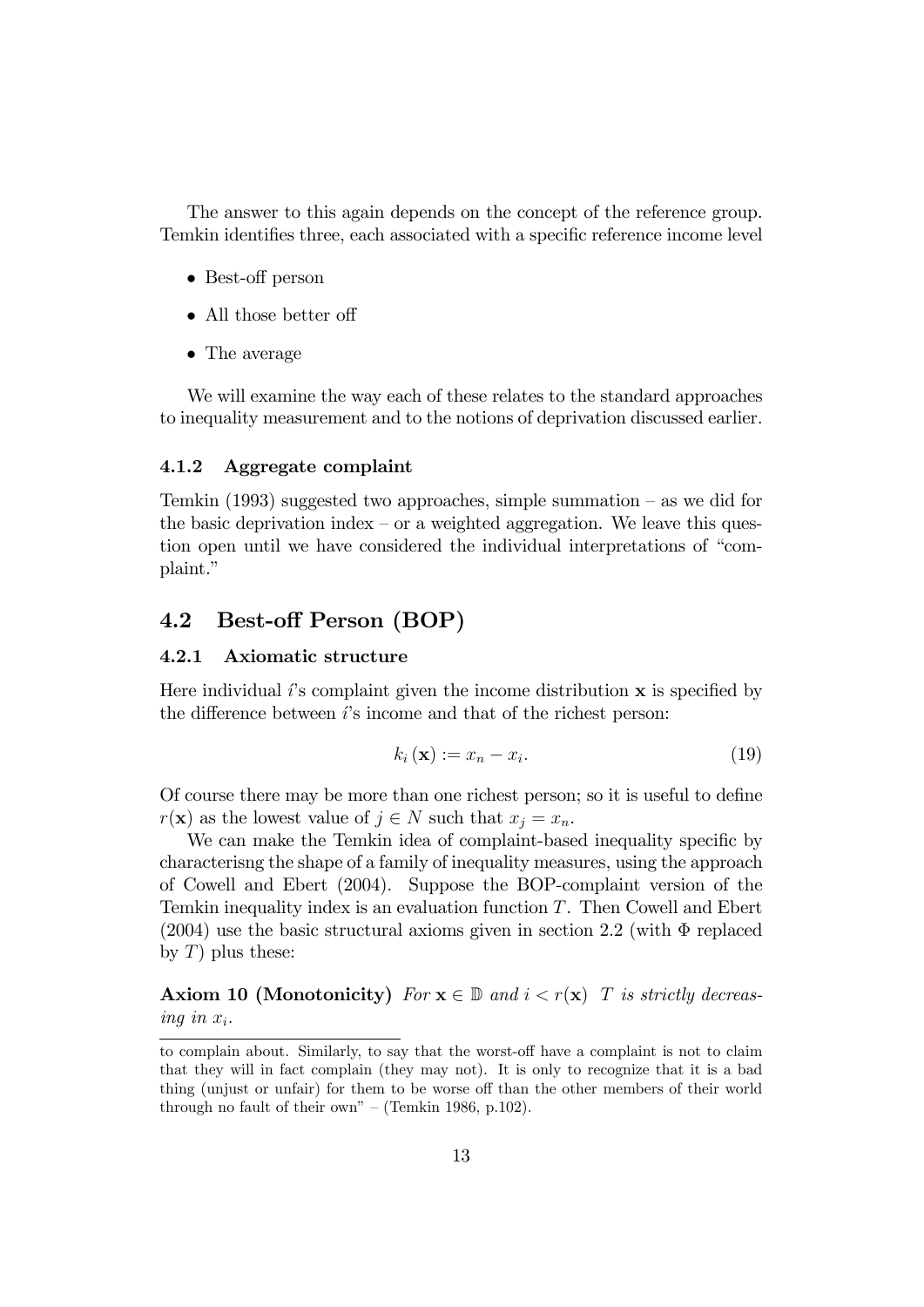Axiom 11 (Independence) Let  $x, y \in \mathbb{D}$  be such that  $T(x) = T(y)$ ,  $r(\mathbf{x}) = r(\mathbf{y}) = r > 2$  and  $x_r = y_r$ . Then, for any  $i < r$ ,  $x_i = y_i \Rightarrow$ 

 $\forall \alpha \in [x_{i-1}, x_{i+1}] \cap [y_{i-1}, y_{i+1}]$  and  $\mathbf{x}_{-i}(\alpha), \mathbf{y}_{-i}(\alpha) \in \mathbb{D}$ :  $T(\mathbf{x}_{-i}(\alpha)) = T(\mathbf{y}_{-i}(\alpha)).$ 

Axiom 12 (Normalisation)  $T(0, ..., 0, 1) = 1$ 

Note the similarity of Axioms 10 and 11 to Axioms 5 and 6 in the analysis of poverty. So a result similar to Theorem 1 emerges. Let  $\Omega_n$  be the subset of  $\Omega_n^*$  such that  $x_{n-1} < x_n$  – there is a single richest person. Then, using the topmost income  $x_n$  as a reference point Cowell and Ebert (2004) show the following for the two cases of the space of incomes:

**Theorem 3** T satisfies Axioms 1 to 3 and 10 to 12 if and only if there are  $w_j > 0, j = 1, ..., n - 1, \sum_{j=1}^{n-1} w_j = 1$  and  $\varepsilon \in \mathbb{R}$  such that, for all  $\mathbf{x} \in \mathbb{D}$ :

*Case 1* ( $\mathbb{D} = \Omega_n$ )

$$
T_{\varepsilon}(\mathbf{x}) = \left[\sum_{j=1}^{n-1} w_j k_j(\mathbf{x})^{\varepsilon}\right]^{\frac{1}{\varepsilon}} \text{ for } \varepsilon \neq 0 \tag{20}
$$

$$
= \prod_{j=1}^{n-1} k_j(\mathbf{x})^{w_j} \text{ for } \varepsilon = 0 \tag{21}
$$

**Case 2** ( $\mathbb{D} = \Omega_n^*$ ) Condition (20) holds and  $\varepsilon > 0$ .

#### 4.2.2 Inequality measures

The parameters  $w_1, ..., w_{n-1}$  and  $\varepsilon$  characterise the whole family of BOPcomplaint inequality indices. All of them satisfy the transfer principle (Dalton 1920) if the the richest person is included in the income transfer but not all will satisfy the transfer principle for an arbitrary pair of persons. However, Cowell and Ebert (2004) also show:

**Theorem 4**  $T<sub>\varepsilon</sub>$  satisfies the transfer principle for any arbitrary pair of persons if and only if

- $\bullet$   $w_{i+1} \leq w_i$  and  $\varepsilon > 1$  or
- $\bullet$   $w_{i+1} < w_i$  and  $\varepsilon = 1$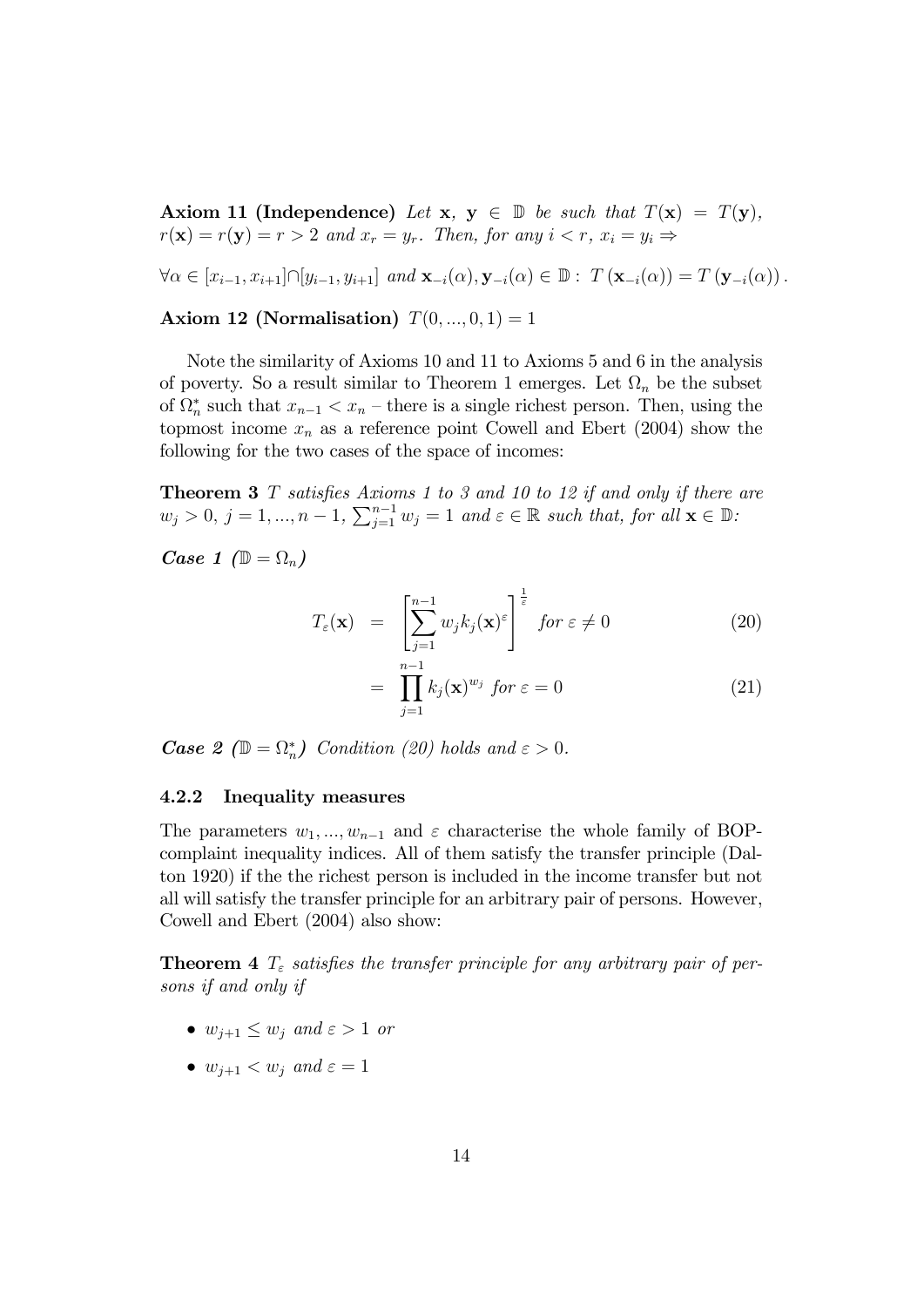

Figure 2: Contours for (a) Gini and (b) Temkin,  $\varepsilon = 1$ ,  $w_1 = 0.75$ ,  $w_2 = 0.25$ .

To illustrate the relationship of this class to the familiar Gini coefficient, examine Figure 2 that depicts iso-inequality contour maps for the case  $n = 3$ with a fixed overall income level. Part  $(a)$  shows the contours for  $(a\text{bsolute})$ or relative) Gini, as shown in Figure 1; part (b) shows the contour map for one particular Temkin index that is clearly equivalent to those of the extended-Gini as discussed in section 3.3.

#### 4.2.3 Ranking

Apart from the behaviour of a typical complaint-inequality index it is natural to consider how the concept of complaint may be used in providing a ranking criterion. We need the counterpart to the Lorenz insight that is provided, in the poverty context, by the TIP curve or poverty profile given in  $(5)$ . So, analogously, for any  $x \in \mathbb{D}$  we can define the cumulation of complaints recursively as

$$
K_i(\mathbf{x}) := \sum_{j=1}^i k_j(\mathbf{x}), \ i = 1, 2, ..., n
$$
 (22)

This concept can be used to draw the "cumulative complaint contour" (CCC) of a distribution **x**, formed by joining the points  $\left(\frac{i}{r}\right)$  $\frac{i}{n}, K_i(\mathbf{x})$  and has essentially the same properties as the TIP curve. If  $CCC(x)$  lies on or above  $\text{CCC}(\mathbf{y})$  then distribution **x** exhibits more BOP-complaint inequality than distribution  $y.^9$ 

<sup>9</sup>Chakravarty et al. (2003) introduce the idea of target shortfall orderings. Here one associates with each income  $x^{\circ}$  a subgroup containing all persons whose incomes are not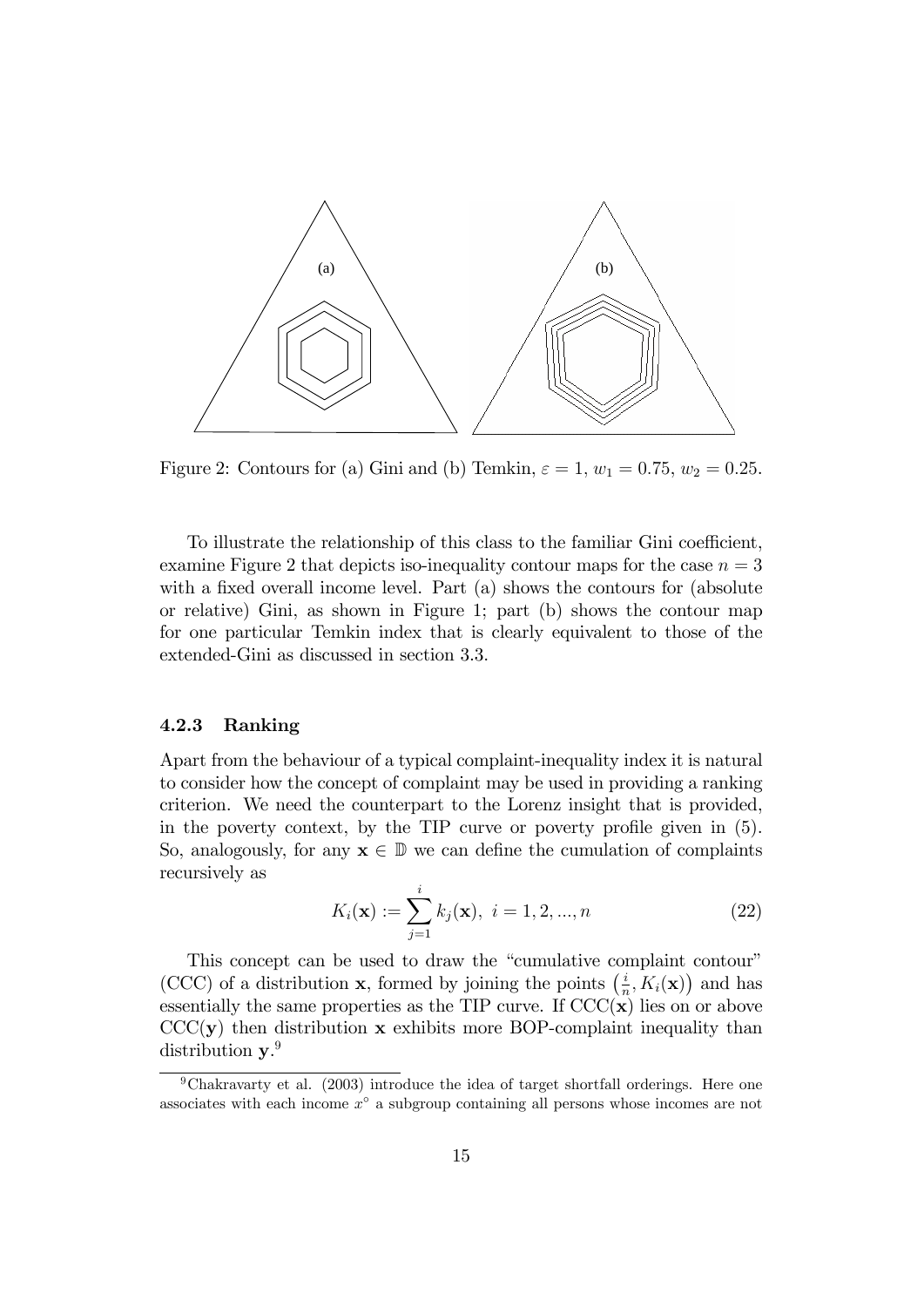To see what this means consider the subclass of BOP-complaint inequality indices that satisfy the conventional transfer principle (see theorem 4 above). Let  $\mathcal{T} := \mathcal{T}_0 \cup \mathcal{T}_1$  where

$$
\mathcal{T}_0 := \left\{ T_{\varepsilon} : \varepsilon > 1, \sum_{j=1}^{n-1} w_j = 1, w_j \ge w_{j+1} > 0 \right\}
$$

$$
\mathcal{T}_1 := \left\{ T_1 : \sum_{j=1}^{n-1} w_j = 1, w_j > w_{j+1} > 0 \right\}
$$

There is a close relationship between this class  $\mathcal T$  and an inequality-ranking principle  $\succcurlyeq_T$  defined in terms of the complaint cumulations:

**Definition 1** For any  $x, y \in \mathbb{D}$  distribution x exhibits more complaintinequality than  $\mathbf{y}$  ( $\mathbf{x} \succcurlyeq_T \mathbf{y}$ ) if and only if

$$
K_i(\mathbf{x}) \ge K_i(\mathbf{y}) \text{ for } i = 1, 2, ..., n
$$

where  $K_i$  is given by (22).

**Theorem 5** For any  $\mathbf{x}, \mathbf{y} \in \mathbb{D}$ :  $\mathbf{x} \succcurlyeq_T \mathbf{y} \Longleftrightarrow T_{\varepsilon}(\mathbf{x}) \geq T_{\varepsilon}(\mathbf{y})$ , for all  $T_{\varepsilon} \in \mathcal{T}$ .

The proof  $-$  reproduced in the appendix  $-$  relies on the fact that one can transform the CCC problem into one that is effectively an income-cumulation problem: the ranking  $\succeq_T$  is closely related to the standard generalised-Lorenz ranking criterion  $\succcurlyeq_{GL}$  (Shorrocks 1983).

## 4.3 All those better off (ATBO)

The analysis of Section 4.2 Theorem 3 can be adapted to the second type of complaint where each individual uses as his reference point the average income of all those who are better off. Unlike BOP the reference point is different for each person. Using the conditional mean  $(12)$  one obtains the ATBO-complaint as

$$
k_i(\mathbf{x}) := \mu_i(\mathbf{x}) - x_i.
$$
 (23)

This will generate a set of ATBO-complaint indices of the form (20, 21) but with individual complaints  $k_i$  given by (23) rather than (19). This is clearly the ATBO counterpart of the family and is essentially the same as the Chakravarty version of deprivation given by  $(17).^{10}$ 

higher than  $x^{\circ}$  and a person's target shortfall in a subgroup is the gap between the subgroup highest income and his own income. They establish an absolute target shortfall ordering, which, under constancy of population size and total income, implies the Lorenz and CCC orderings.

<sup>&</sup>lt;sup>10</sup>There is a superficial difference in that the summation in (20) runs from 1 to  $n-1$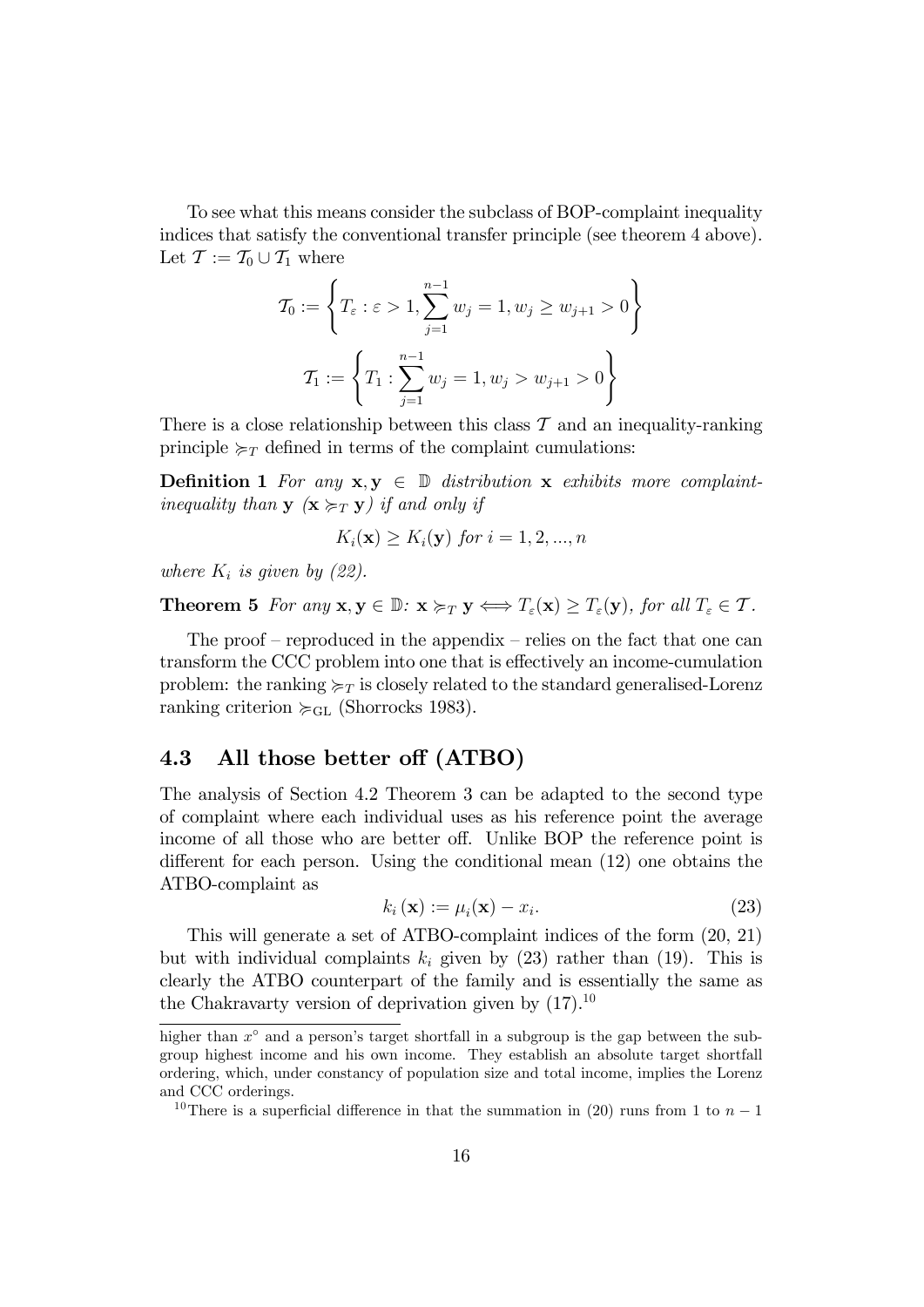# 4.4 Average income (AVE)

For completeness let us also consider the possibility of AVE-complaint inequality indices. Here the reference point is  $\mu_0(\mathbf{x})$ , the mean for the whole distribution. By analogy with (19) and (23) one now has

$$
k_i(\mathbf{x}) := \mu_0(\mathbf{x}) - x_i.
$$
 (24)

as the individual "complaint" concept. But, as Devooght  $(2003)$  has pointed out, where incomes are greater than the mean, it is unclear what meaning is to be given to "complaint." Nevertheless, in this case the counterpart of  $(20, 0)$ 21) is

$$
\left[\sum_{j=1}^{n} w_j |k_j(\mathbf{x})|^{\varepsilon}\right]^{\frac{1}{\varepsilon}} \quad \text{for } \varepsilon \neq 0, \atop \prod_{j=1}^{n} |k_j(\mathbf{x})|^{w_j} \qquad \text{for } \varepsilon = 0. \tag{25}
$$

The family (25) is related to the Ebert (1988) class of inequality measures.

# 5 Conclusion

The focus of Gini's original contribution on income differences is fundamental. This focus is now widely recognised not only in the analysis of deprivation and of poverty but also in recent approaches to inequality that have incorporated the concept of complaint about income distribution. Likewise Lorenzís contribution, so closely associated in the literature with Gini's work, is also fundamental to recent contributions: a generalisation of the Lorenz ranking works for both poverty orderings and complaint orderings.

Recent advances in the analysis of relative deprivation, poverty and complaint inequality show that these separate problems share a common structure. As we have seen many of the same axioms are conventionally used in the approach to characterising measures for each of the three problems. However, they are not just an artefact of the methodology adopted by those who have recently worked on the formalisation of these concepts. It is clear from the original contributions in each of these areas that individual deprivation  $d_i$ , the individual poverty gap  $g_i$  and individual complaint  $k_i$  are all examples of fundamental income differences that lie at the heart of the thinking about these issues: indeed in many respects the indices that incorporate the income-difference concepts can be obtained from another with little more

whereas in  $(17)$  it is from 1 to *n*. However, given that complaint or deprivation is zero at the top and that (17) restricts the value of  $\varepsilon$ , this distinction is irrelevant.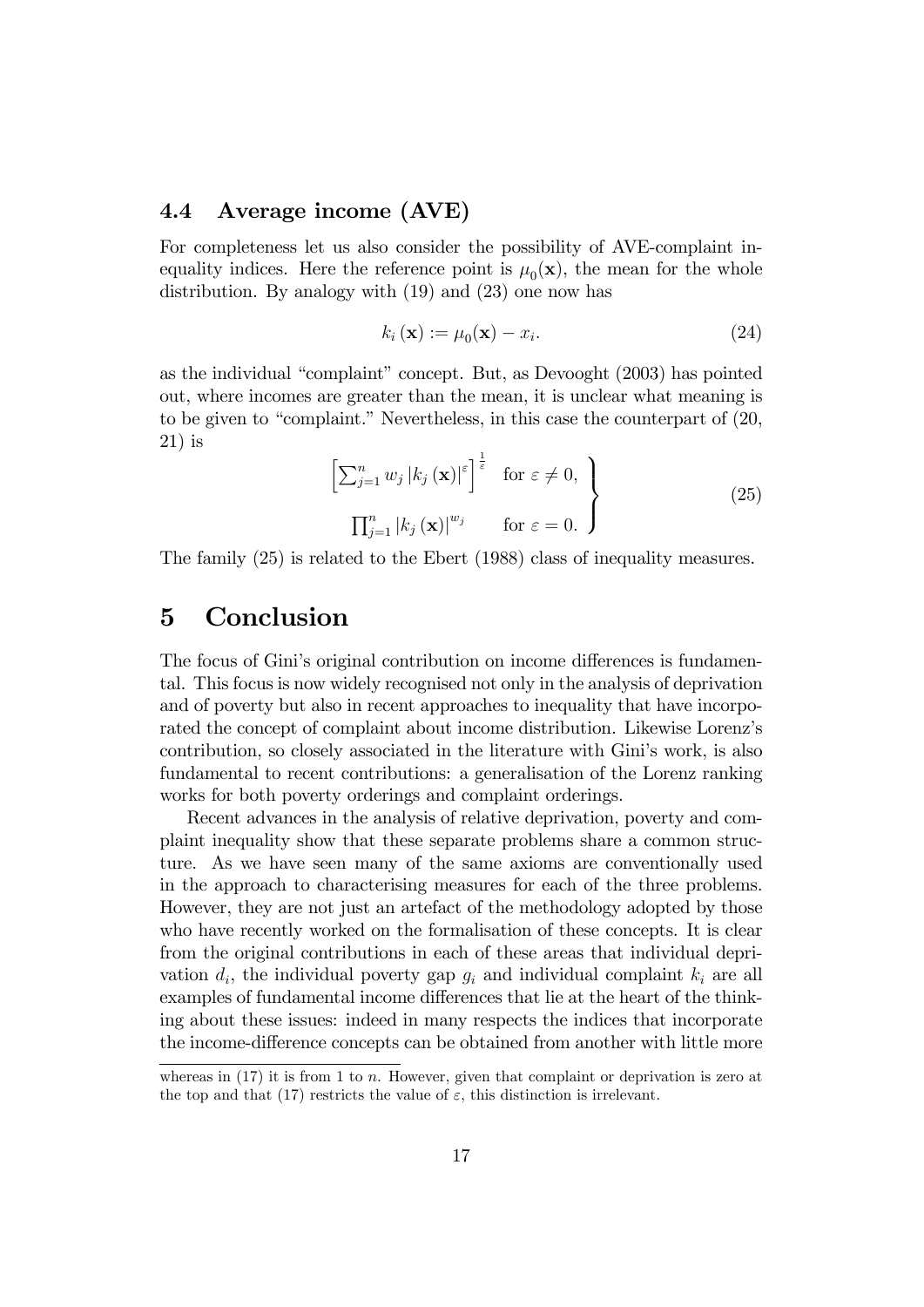than a change in notation. It is legitimate to see this modern body of work as part of the intellectual legacy of Gini and Lorenz.

# References

- Amiel, Y. and F. A. Cowell (1994). Monotonicity, dominance and the Pareto principle. Economics Letters 45, 447–450.
- Atkinson, A. B. (1970). On the measurement of inequality. Journal of Economic Theory 2, 244–263.
- Berrebi, Z. M. and J. Silber (1985). Income inequality indices and deprivation: a generalization. Quarterly Journal of Economics 100, 807-810.
- Berrebi, Z. M. and J. Silber (1989). Deprivation, the Gini index of inequality and the flatness of an income distribution. Mathematical Social Sciences  $18(12)$ , 229–237.
- Bossert, W. and C. D'Ambrosio (2004). Reference groups and individual deprivation. Working Paper 2004-10, Département de sciences  $\acute{e}$ conomiques, Université de Montréal, C.P. 6128, succursale Centre-Ville, Montréal (Québec) H3C 3J7, Canada.
- Bourguignon, F. (1979). Decomposable income inequality measures.  $Econometrica \nvert 47, 901-920.$
- Chakravarty, S. R. (1998). Relative deprivation and satisfaction orderings. Keio Economic Studies  $34, 17-31.$
- Chakravarty, S. R. and A. B. Chakraborty (1984). On indices of relative deprivation. Economics Letters  $14$ , 283-287.
- Chakravarty, S. R., C. DíAmbrosio, and P. Muliere (2003, March). Target shortfall orderings and indices. DIW Discussion Paper 340, German Institute for Economic Research, Königin-Luise-Str. 5, 14195 Berlin, Germany.
- Chakravarty, S. R. and P. Moyes (2003). Individual welfare, social deprivation and income taxation. Economic Theory 21, 843–869.
- Chakravarty, S. R. and D. Mukherjee (1998). Lorenz transformation, utilitarian deprivation rule and equal sacrifice principle. The Manchester School 66, 521–531.
- Chakravarty, S. R. and D. Mukherjee (1999a). Measures of deprivation and their meaning in terms of social satisfaction. Theory and Decision  $47$ , 89-100.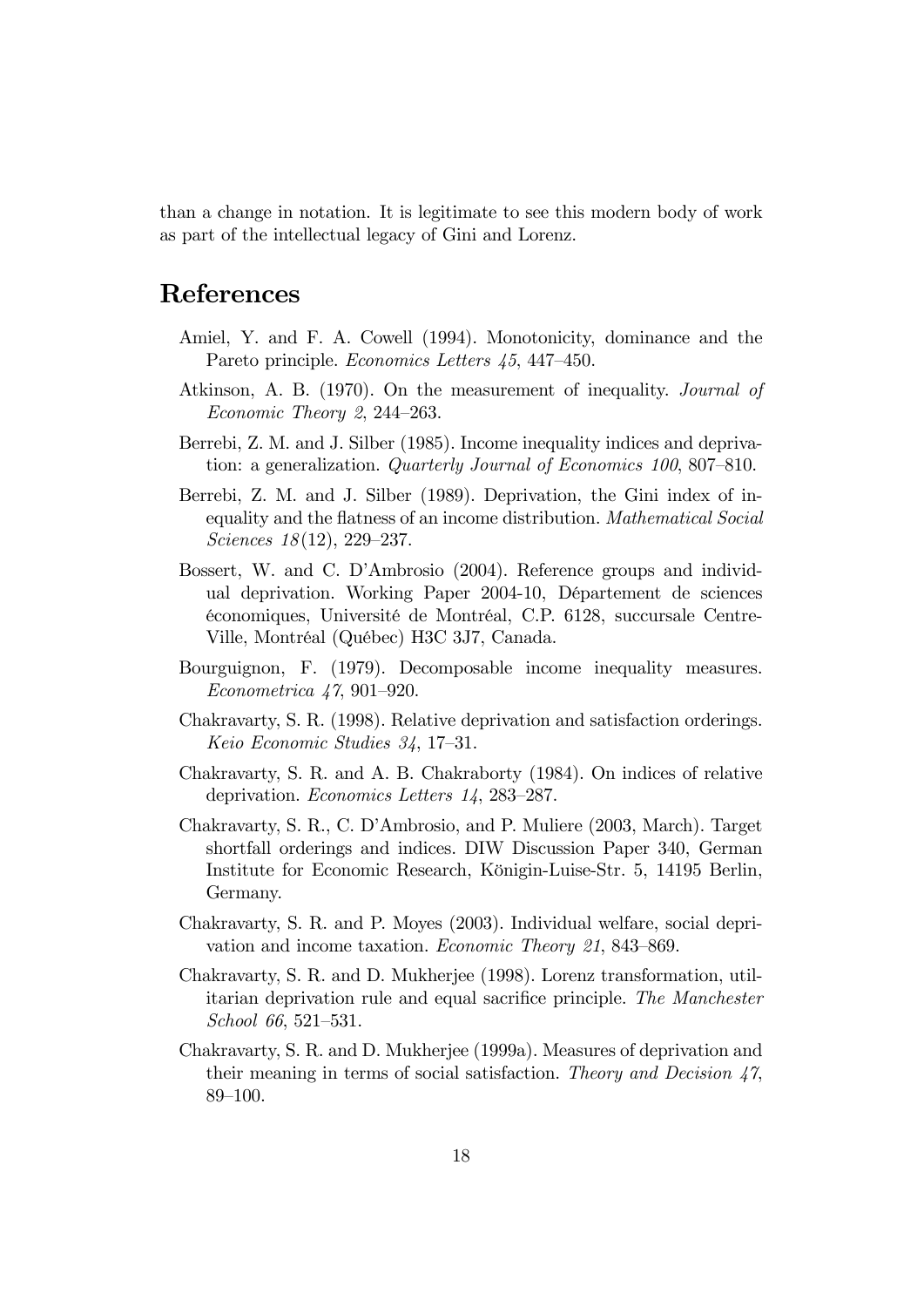- Chakravarty, S. R. and D. Mukherjee (1999b). Ranking income distributions by deprivation orderings. Social Indicators Research  $46, 125-135$ .
- Cowell, F. A. (1980). On the structure of additive inequality measures. Review of Economic Studies  $47,521-531$ .
- Cowell, F. A. and U. Ebert (2004). Complaints and inequality. Social Choice and Welfare  $23, 71-89$ .
- Dalton, H. (1920). Measurement of the inequality of incomes. The Economic Journal  $30, 348-361$ .
- D'Ambrosio, C. and J. R. Frick (2004, October). Subjective well-being and relative deprivation: An empirical link. IZA Discussion Paper 1351, Forschungsinstitut zur Zukunft der Arbeit.
- Devooght, K. (2003). Measuring inequality by counting 'complaints': theory and empirics. Economics and Philosophy  $19, 241 - 263$ .
- Duclos, J.-Y. and P. Grégoire (2002). Absolute and relative deprivation and the measurement of poverty. Review of Income and Wealth  $\mu$ 8,  $471 - 492.$
- Ebert, U. (1988). A family of aggregative compromise inequality measure. International Economic Review  $29(5)$ , 363–376.
- Ebert, U. and P. Moyes (2000). An axiomatic characterization of Yitzhakiís index of individual deprivation. *Economics Letters*  $68(3)$ ,  $263-270$ .
- Ebert, U. and P. Moyes (2002). A simple axiomatization of the Foster-Greer-Thorbecke poverty orderings. Journal of Public Economic Theory  $4, 455 - 473$ .
- Foster, J. E., J. Greer, and E. Thorbecke (1984). A class of decomposable poverty measures. *Econometrica* 52, 761–776.
- Gini, C. (1912). Variabilità e mutabilità. Studi Economico-Giuridici dell'Università di Cagliari 3, 1–158.
- Hey, J. D. and P. J. Lambert (1980). Relative deprivation and the Gini coefficient: comment. Quarterly Journal of Economics 95, 567-573. and reply by Yitzhaki.
- Jenkins, S. P. and P. J. Lambert (1997). Three 'I's of poverty curves, with an analysis of UK poverty trends. Oxford Economic Papers 49, 317–327.
- Kolm, S.-C. (1969). The optimal production of social justice. In J. Margolis and H. Guitton (Eds.), *Public Economics*, pp. 145–200. London: Macmillan.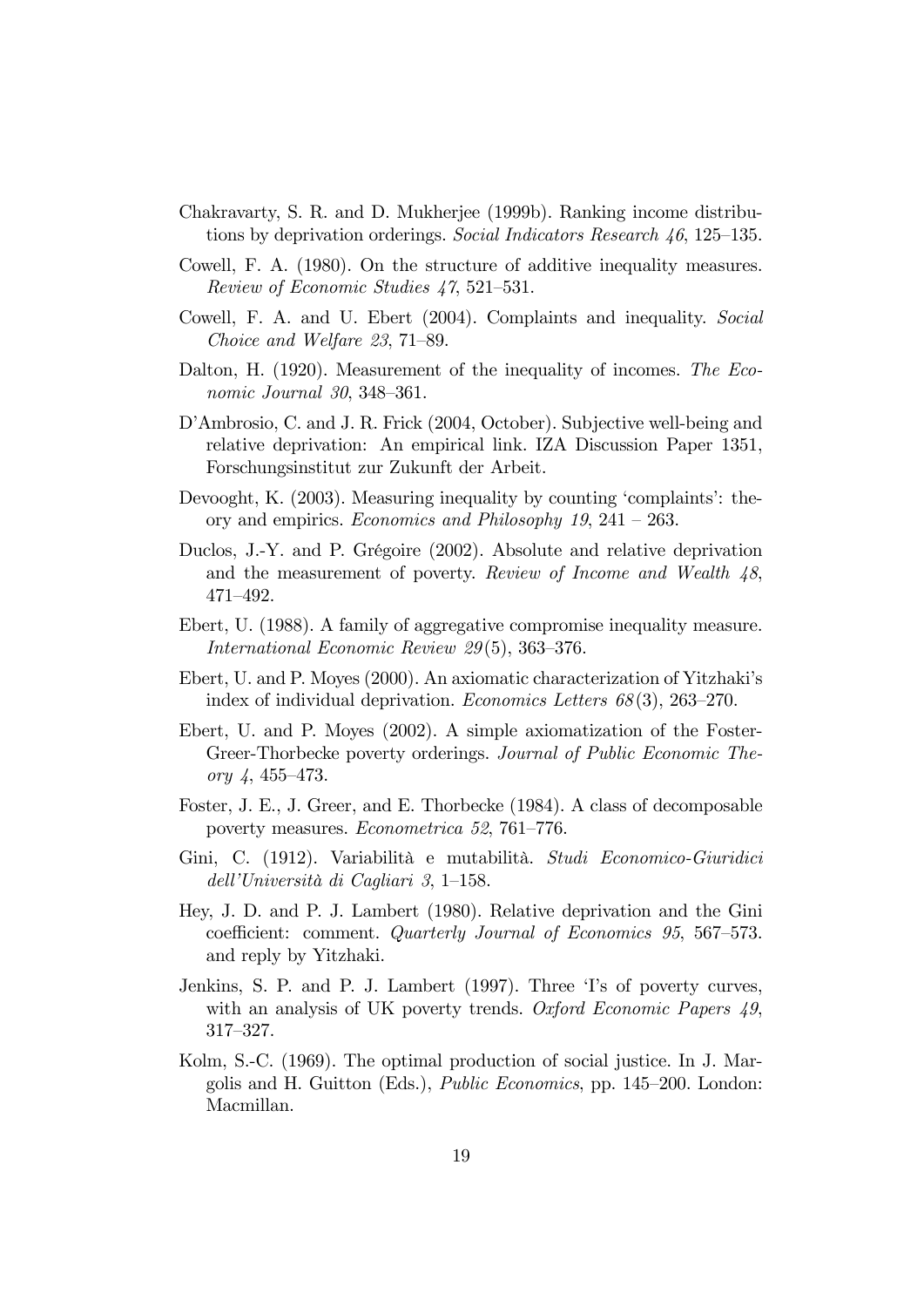- Lorenz, M. O. (1905). Methods for measuring concentration of wealth. Journal of the American Statistical Association 9, 209–219.
- Podder, N. (1996). Relative deprivation, envy and economic inequality. Kyklos  $49, 353 - 376$ .
- Runciman, W. G. (1966). Relative Deprivation and Social Justice. London: Routledge.
- Sen, A. K. (1976). Poverty: An ordinal approach to measurement. Econometrica  $44, 219-231$ .
- Sen, A. K. (1979). Issues in the measurement of poverty. Scandinavian Journal of Economics 91, 285–307.
- Shorrocks, A. F. (1980). The class of additively decomposable inequality measures. *Econometrica*  $48,613-625$ .
- Shorrocks, A. F. (1983). Ranking income distributions. *Economica* 50, 3– 17.
- Shorrocks, A. F. (1998). Deprivation profiles and deprivation indices. In S. P. Jenkins, A. Kapteyn, and B. M. S. Van Praag (Eds.), The Distribution of Welfare and Household Production: International Perspectives, Chapter 11, pp. 250–267. Cambridge University Press.
- Stark, O. and S. Yitzhaki (1988). The migration response to relative deprivation. Journal of Population Economics 1.
- Temkin, L. S. (1986). Inequality. *Philosophy and Public Affairs 15*, 99–121.
- Temkin, L. S. (1993). Inequality. Oxford: Oxford University Press.
- Theil, H. (1967). Economics and Information Theory. Amsterdam: North Holland.
- Yitzhaki, S. (1979). Relative deprivation and the Gini coefficient. Quarterly Journal of Economics  $93, 321-324$ .
- Yitzhaki, S. (1980). Relative deprivation and the Gini coefficient: reply. Quarterly Journal of Economics  $95, 575-6.$
- Yitzhaki, S. (1982). Relative deprivation and economic welfare. European Economic Review  $17(1)$ , 99–114.

# A Proof of ranking result

First introduce the following lemma: